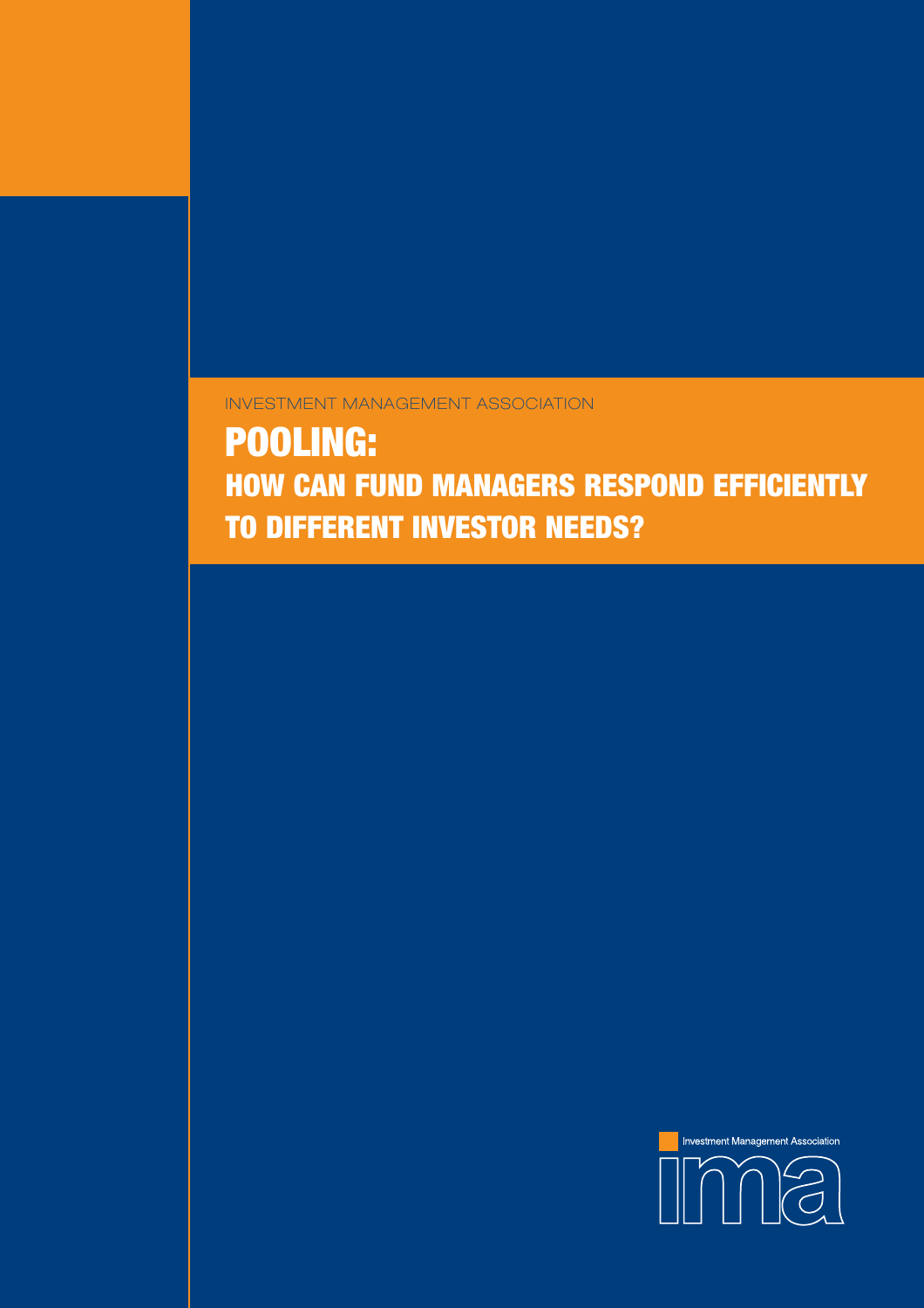The Investment Management Association (IMA) is the trade body for the UK-based investment management industry. IMA's members provide investment management services to institutions and private investors through individual fund management agreements and pooled products such as authorised investment funds. Between them, IMA's members manage some €2,800 billion worth of assets in the UK of which €1,265 billion is for non-UK clients. They manage €6,467 billion worldwide.

The Investment Management Association would like to thank the following people for their help in preparing this report:

> Christopher Blakey, Citigroup Martin Cambridge, Fidelity Jacques Elvinger, Elvinger, Hoss & Prussen José-Benjamin Longrée, Credit Agricole Nigel Nelkon, Barclays Global Investors Julian Presber, State Street Investment Services Sean Quinn, Citigroup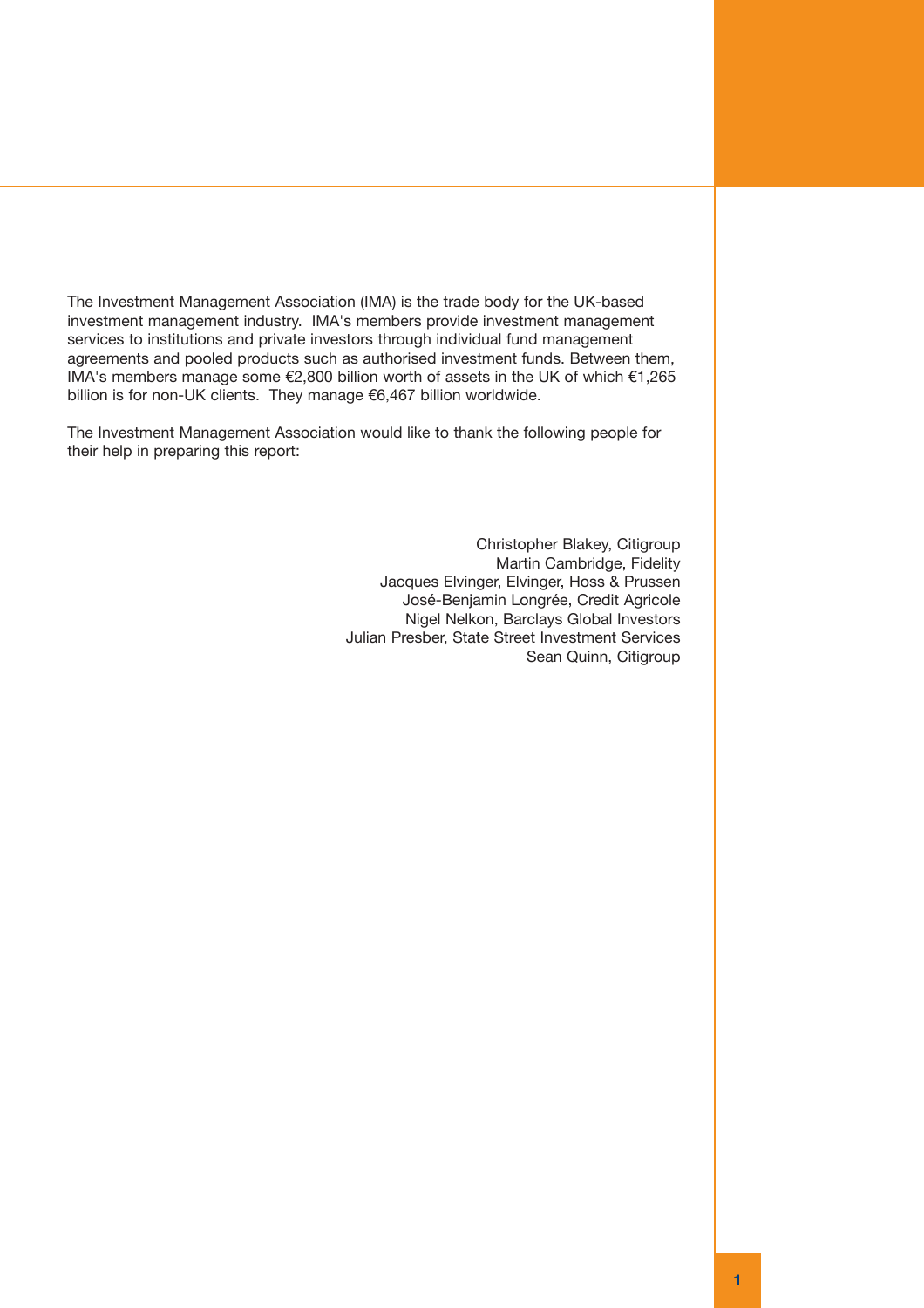# **CONTENTS**

| 3           | <b>Executive Summary</b>                                                       |
|-------------|--------------------------------------------------------------------------------|
| 6<br>7<br>8 | <b>Chapter I: What is pooling?</b><br><b>Entity pooling</b><br>Virtual pooling |
| 11          | <b>Chapter II: The benefits of pooling</b><br>Market failure analysis          |
| 14          | Cost benefit analysis                                                          |
| 18          | Chapter III: What are the barriers to pooling?<br><b>Tax barriers</b>          |
| 23          | <b>Regulatory barriers</b>                                                     |
| 28          | <b>Chapter IV: Next steps</b>                                                  |
| 29          | <b>Conclusion</b>                                                              |

- **31 Appendix A: Tax issues**
- **36 Appendix B: Stakeholder education**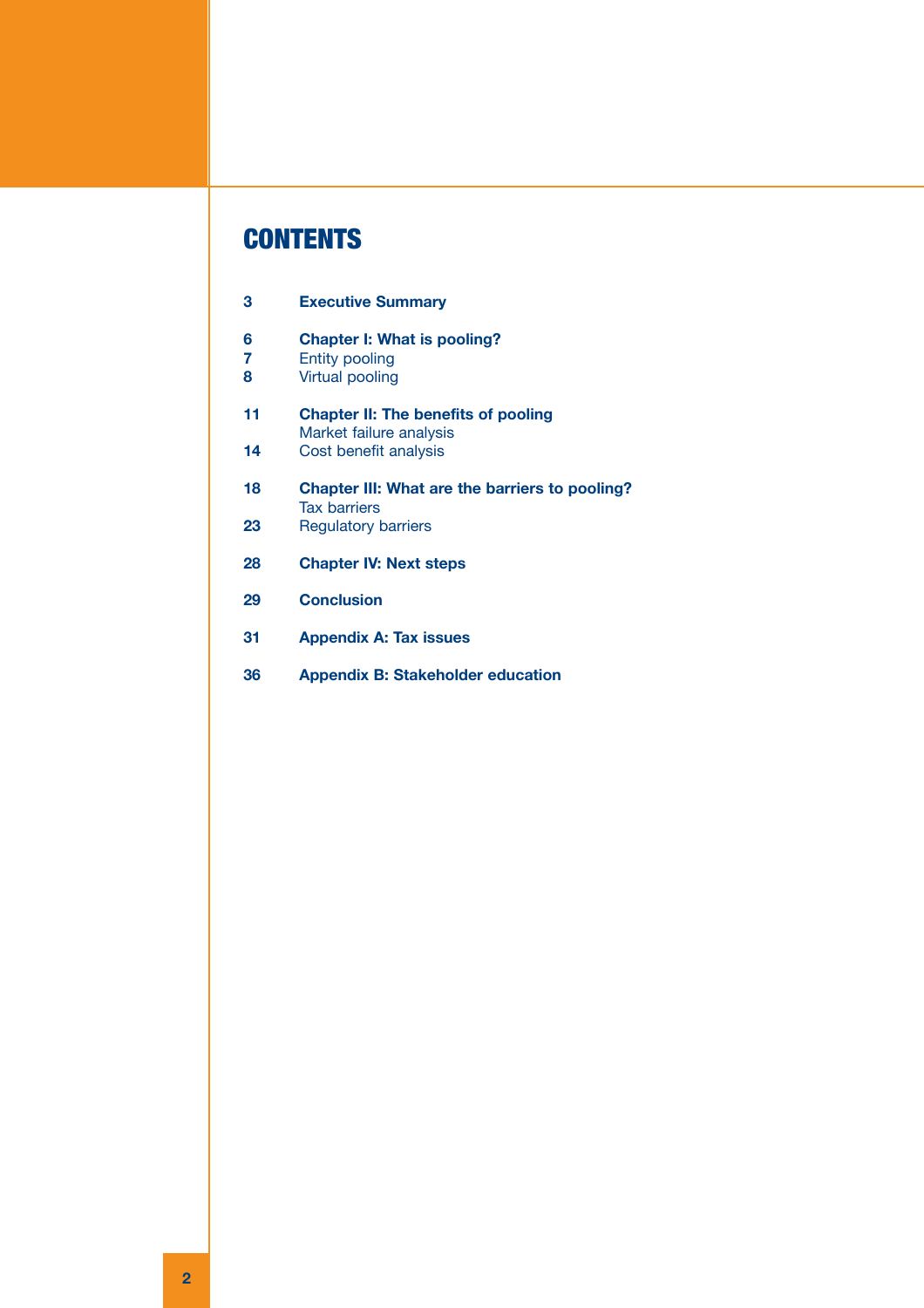# EXECUTIVE SUMMARY

In May 2004, the European Commission published the findings of an 'expert group' investigation into the single market for asset management<sup>1</sup>. Amongst other things, the expert group recommended that:

"It would be beneficial to recognize asset pooling techniques and structures. As a mid-term perspective new legislative measures should therefore be adopted for pooling techniques and structures. This should be flanked by EU-wide cooperation of national regulators to address legitimate concerns about span of control and operational risks. The industry will support this follow-up process to the UCITS Directive by providing necessary information."

This report attempts to fulfil the promise that the industry will provide the 'necessary information' to enable a fuller debate on pooling, and develop the case for future legislative action. It does so by answering the questions: what are the benefits of pooling? (Chapter II) and what issues arise when pooling? (Chapter III). Having answered those questions, the report goes on to make a number of practical recommendations to enable the pooling of investment and pension funds in Europe (Chapter IV).

This report *does not* attempt to answer *all* the questions that would need to be addressed by a future regulatory framework for pooling. Rather, the report attempts to define what is meant by pooling and discuss some of the principal fiscal and regulatory barriers that arise, in order to better inform an ongoing debate with the European Commission and other regulators.

# **CHAPTER I - WHAT IS POOLING?**

In its most familiar form, pooling occurs whenever investors aggregate their savings in a collective investment fund or pension fund. However, for the purposes of this report, pooling refers to the aggregation of the assets of investment funds and pension funds themselves.

For example, an investment fund operator who manages the portfolios of investment funds based in, say, the UK and Ireland, could ideally manage those portfolios on a pooled basis. Similarly, the corporate sponsor of pension funds based in, say, Italy and Germany could ideally arrange the management of those portfolios on a pooled basis.

Pooling can take two different forms: 'entity pooling' or 'virtual pooling'.



1 "Financial services action plan: progress and prospects"

(Asset Management Expert Group, May 2004)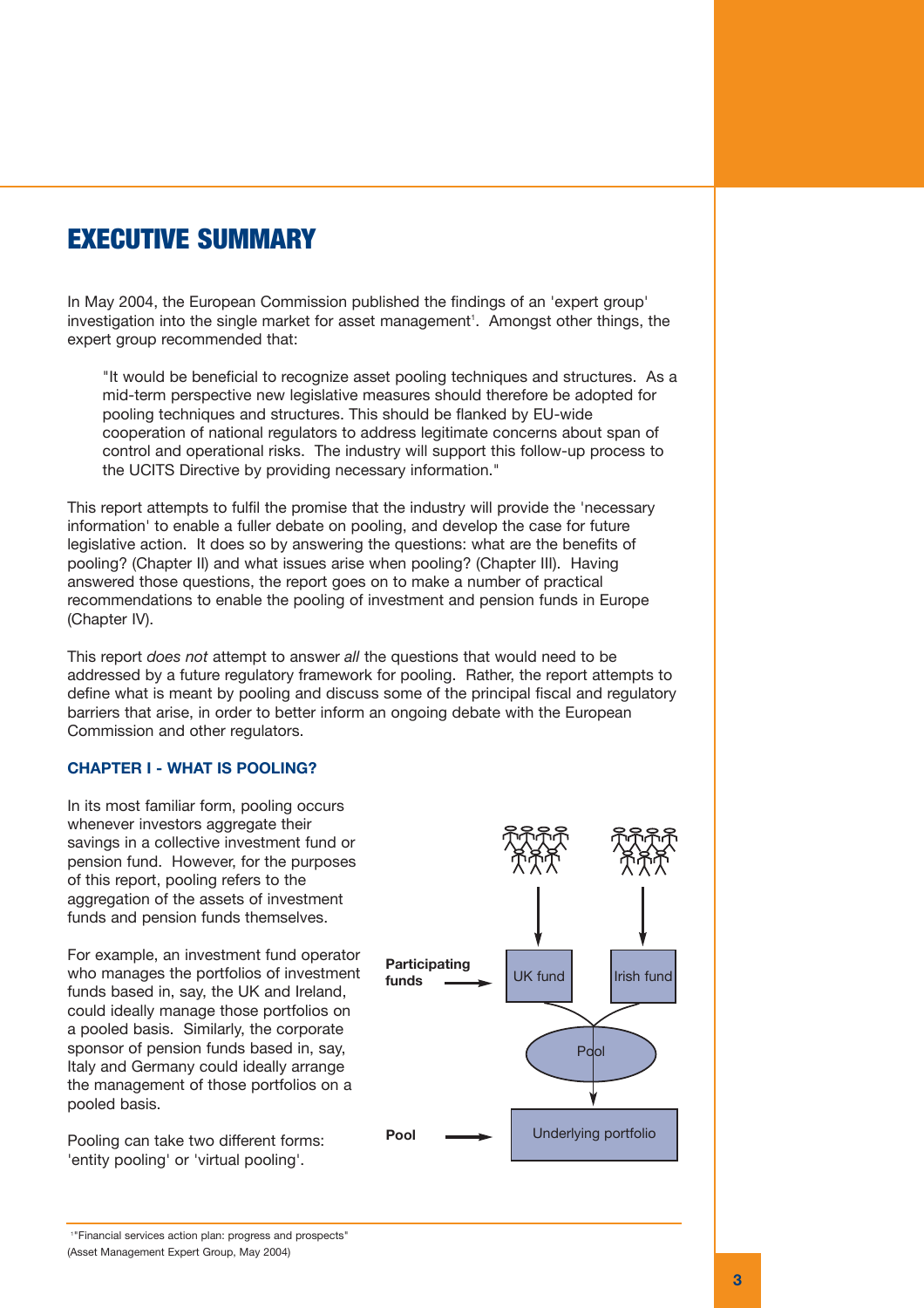Entity pooling aggregates the assets of participating funds through a legal entity, such as a collective investment scheme. The legal entity does not change the economic entitlements of the participating funds, but it may change the legal arrangements by which those entitlements arise. This can sometimes result in certain tax and regulatory issues. Virtual pooling uses information technology to aggregate the assets of participating funds *as if* there were an underlying pool, without actually constituting the pool as a legal entity. Virtual pooling does not therefore change the participating funds' 'quality of ownership' of the underlying portfolio, thus resolving the tax and regulatory issues that might otherwise arise. Virtual pooling is enforceable by contracts between the participating funds and their service providers.

Pooling is permitted within certain Member States of the European Union. For example, Spain, Luxembourg and Germany all have regulations which permit (in varying ways and to varying degrees) pooling of investment funds. However, in the absence of a suitable regulatory framework, it is difficult to pool the assets of European investment or pension funds on a cross-border basis. For example, an investment manager who manages US equities portfolios on behalf of a UK OEIC, Italian SICAV and German investment fonds, is unable to manage those portfolios on a pooled basis. Similarly, a pension fund sponsor who oversees portfolios on behalf of pension funds in the UK, Italy and Germany cannot arrange the investment management of those portfolios on a pooled basis. This impedes the ability of asset managers to realise economies of scale within the single market.

# **CHAPTER II - WHAT ARE THE BENEFITS OF POOLING?**

Pooling enables investment fund operators and pension fund sponsors to realise economies of scale from a number of sources, including:

- Custody (larger pools will be able to negotiate lower custody fees);
- $\Box$ Brokerage (larger transactions will lead to lower unit costs):
- Netting transactions (with more sources coming into the pool the ability to net flows and reduce transaction costs will increase); and
- Administration costs (which are normally transaction based and will therefore be lower in basis point terms if the pool of assets is larger).

The European Federation for Retirement Provision estimated that the benefits of pension pooling (i.e. that aspect of a pan-European pension which can be attributed to the co-management of pooled assets) to be €1,200,000 per annum for the average European multi-national corporation. In a competitive market, these benefits should accrue to manager and investor alike.

Pooling also provides a number of qualitative benefits, including, for example better operational control by facilitating a consistent investment approach. For example, a multi-national corporate sponsor of a large German pension fund and a small Austrian pension fund would be able to appoint a common asset manager to a pool, thereby ensuring a consistent investment approach which reduces the risk to the corporate sponsor of the schemes and enables better long-term funding and financing decisions. This is likely to be particularly beneficial on a cross-group basis.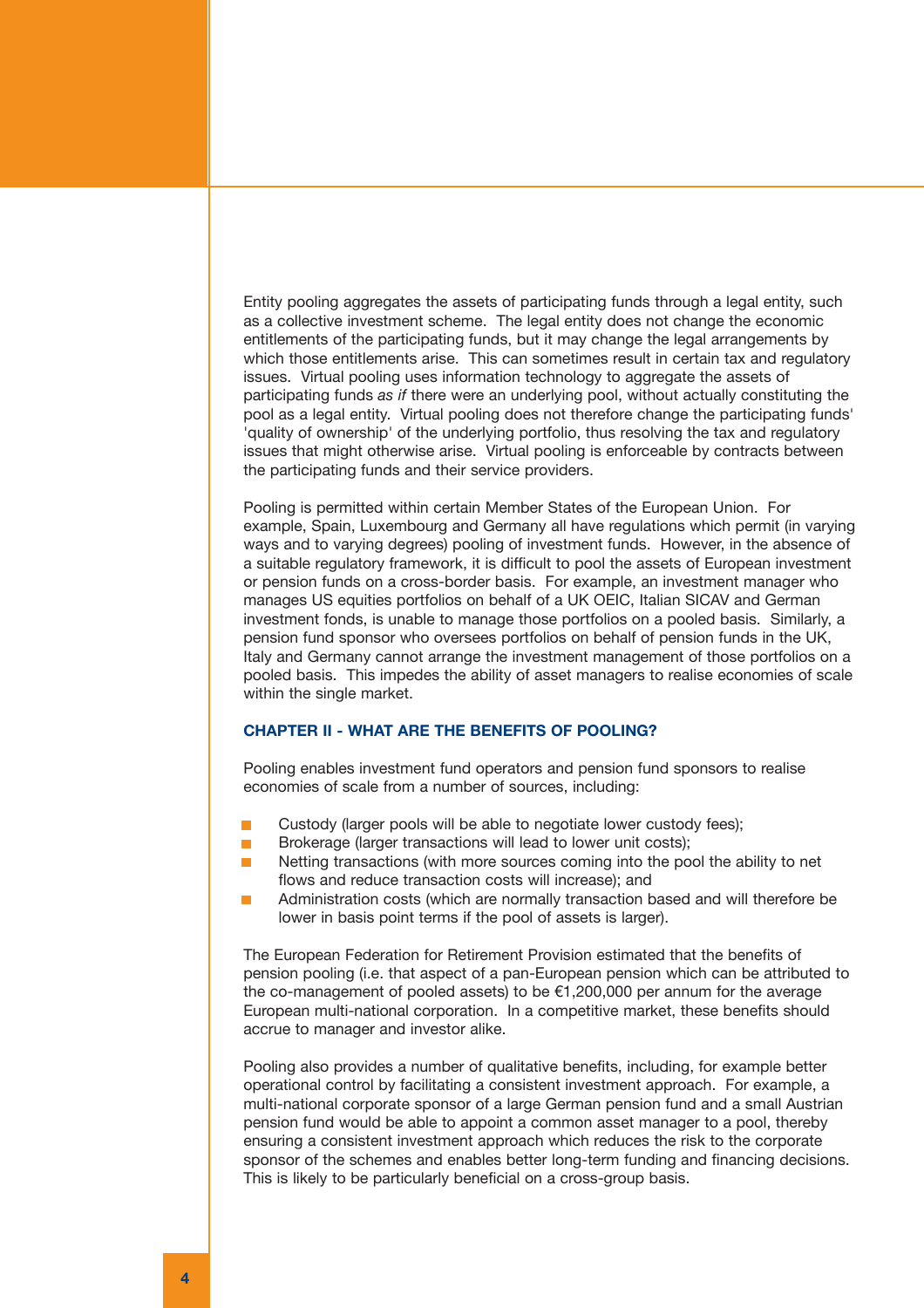# **CHAPTER III - WHAT ARE THE BARRIERS TO POOLING?**

Chapter III of the report provides a detailed analysis of the key tax and regulatory barriers to pooling.

The analysis of tax barriers focuses on withholding tax (i.e. tax that is deducted from cross-border payments of interest, dividends, royalties and rent). Interposing a pool between a participating fund and its underlying portfolio of securities should neither increase nor decrease the rate of withholding tax on payments from the underlying portfolio. If the rate of withholding tax increases then investors will be disadvantaged, whereas if the rate of withholding tax decreases then governments are likely to resist the pooling solution (since it will reduce their tax receipts).

In the case of entity pooling, if the pool is considered to be 'opaque' for withholding tax purposes (that is to say, the beneficial owner of the underlying securities), then the rate of withholding tax may be different than if the participating fund had invested directly. If so, then in order to address this problem the pool must be considered 'fiscally transparent' - that is to say, the pool should be 'looked-through' for tax purposes, and the participating funds considered to own the underlying portfolio. In that way, the participating funds will continue to receive distributions net of the same rate of withholding *ex ante*. Chapter III identifies a number of entities which may be regarded as fiscally transparent, and also suggests how tax authorities might develop a common approach to fiscal transparency for withholding tax purposes.

The analysis of regulatory barriers identifies three major issues: investment regulations which treat the pool, rather than the underlying securities, as an investment in its own right, and prohibit or restrict participating funds from making such an investment; custodial regulations, which restrict the ability of participating funds to appoint a custodian to operate the pooling arrangement; and accounting regulations. Investment regulations pose a particular barrier to entity pooling by investment funds, custodial regulations pose a particular barrier to virtual pooling by investment funds, and accounting regulations pose a particular problem for entity pooling of both pension and investment funds. Chapter III identifies the changes that would be required to address those three issues, whilst maintaining appropriate levels of consumer protection.

### **CHAPTER IV - NEXT STEPS**

Finally, Chapter IV concludes with concrete recommendations for the next steps required to remove the barriers to pooling identified in Chapter III, in particular identifying how the tax barriers might be resolved through the auspices of the OECD, and how the regulatory barriers might be resolved through the work of the European Commission.

The Investment Management Association (IMA) is eager to support the development of a regulatory framework to enable the pooling of investment funds and pension funds on a cross border basis within the European Union. If readers of this report have any observations or comments to this end, please contact Travis Barker at tbarker@investmentuk.org.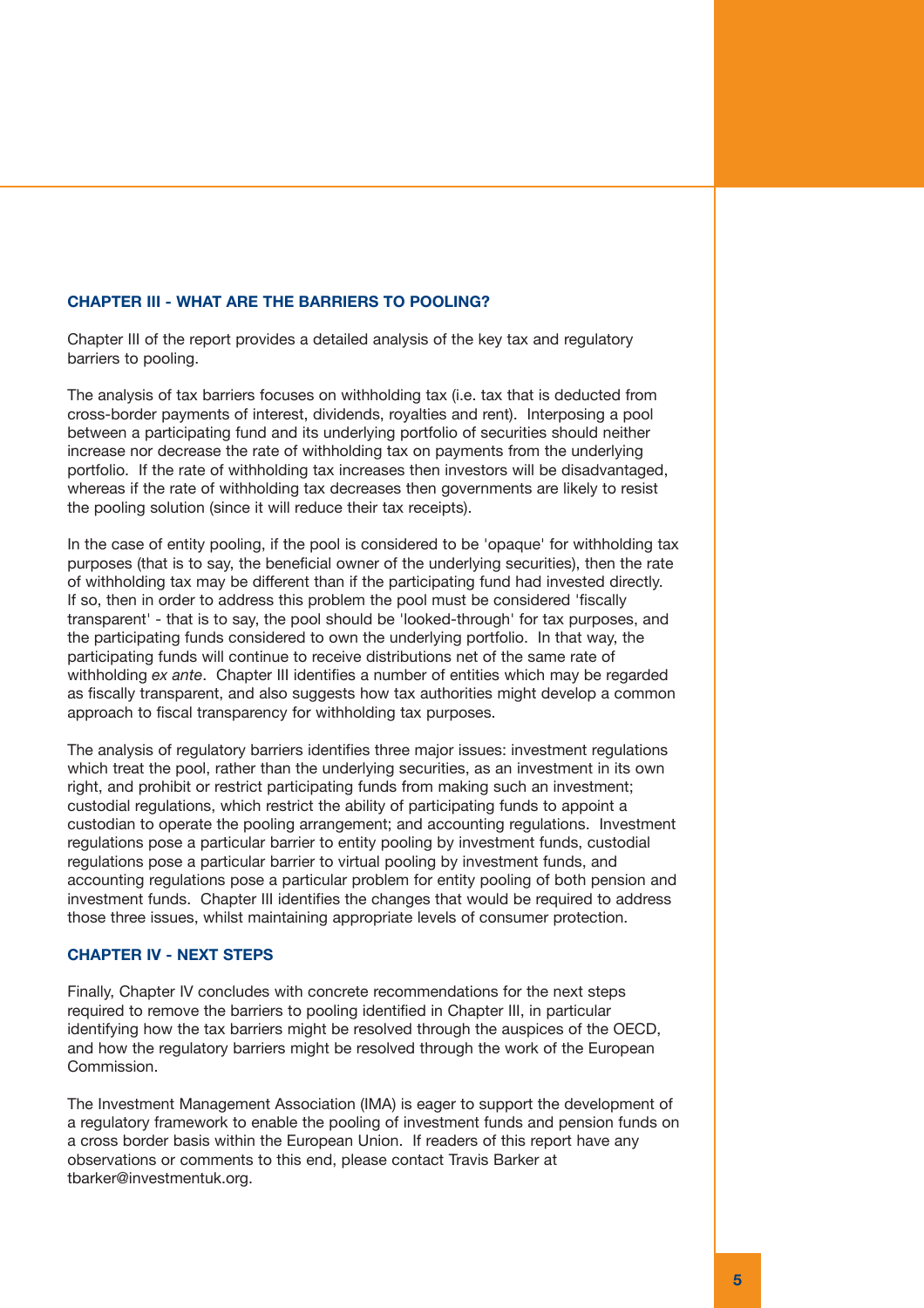# CHAPTER I: WHAT IS POOLING?

For the purposes of this report, 'pooling' refers to arrangements and processes for the collective management of the assets of investment funds or pension funds (hereinafter 'participating funds') $2$ :



## **Pooling by investment and pension funds**

Investment fund pooling can be used to aggregate the assets of investment funds from different countries, thereby achieving economies of scale, better operational control, or more flexible product design (i.e. by using those pools as 'building blocks' from which flexible, asset allocator products can be constructed). Similarly, pension fund pooling can be used to aggregate the assets of pension funds from different countries. However, in the case of pension fund pooling it is important to note that despite their pooling assets, the participating pension funds retain separate liability for meeting benefit payments (i.e. there is a pooling of assets, but not of liabilities).

It is important to distinguish between two different ways in which one might achieve pooling: entity pooling and virtual pooling.

<sup>2</sup> Pooling structures can be distinguished from fund of funds structures. Pooling structures are designed to facilitate investment *by* funds, whereas funds of funds structures are designed to facilitate investment *in* funds. In the sense of the UCITS Directive, pooling is an efficient portfolio management technique.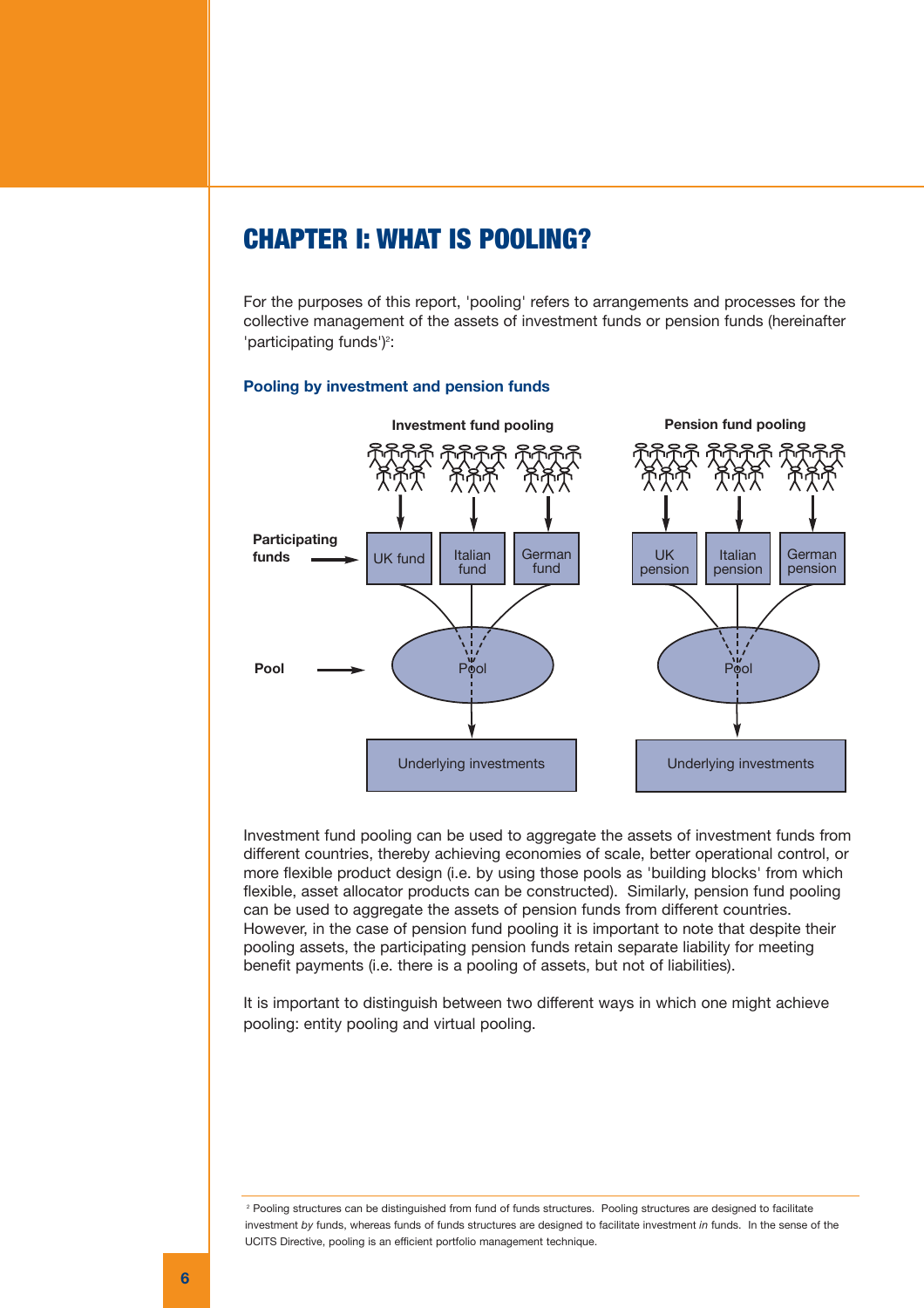# **ENTITY POOLING**

Entity pooling utilises legal entities (such as a collective investment scheme) to undertake pooling. In simple terms, one or more participating funds invest in an underlying pool. Units in the pool are valued in proportion to the net asset value of its underlying portfolio of securities. The purpose of this valuation is to make sure that the participating funds enjoy the same economic risks and benefits as if they had invested directly in that underlying portfolio of securities.

Although entity pooling does not, in principle, change the economic entitlements of the participating funds, it may change the legal arrangements by which those entitlements arise. This depends on whether the entity employed as a pool is an 'opaque' or 'transparent' entity:

# **Opaque and transparent entity pooling**



An opaque pool has a separate legal personality of its own. Consequently, the participating funds become the owners of units in the pool which in turn is the legal and beneficial owner of an underlying portfolio of securities. Therefore, although the participating funds retain the same economic risks and benefits as if they had invested directly in that underlying portfolio of securities, their legal entitlement is to units in the pool rather than to the underlying portfolio itself.

A recognised transparent pool has no personality of its own, for taxation purposes. Instead, the participating funds 'contract' between one another for common ownership of an underlying portfolio of securities which is managed through a partnership-type arrangement. Therefore, the participating funds are deemed to remain the beneficial owners of the underlying portfolio of securities for taxation purposes.

Generally, transparent pools are more efficient than opaque pools. This is because transparent pools should not alter the tax and regulatory entitlements of the participating funds in respect of the underlying portfolio of securities. In particular, the transparent pools should be 'looked through' for the purposes of determining the rate of withholding tax deducted from distributions from the portfolio to the participating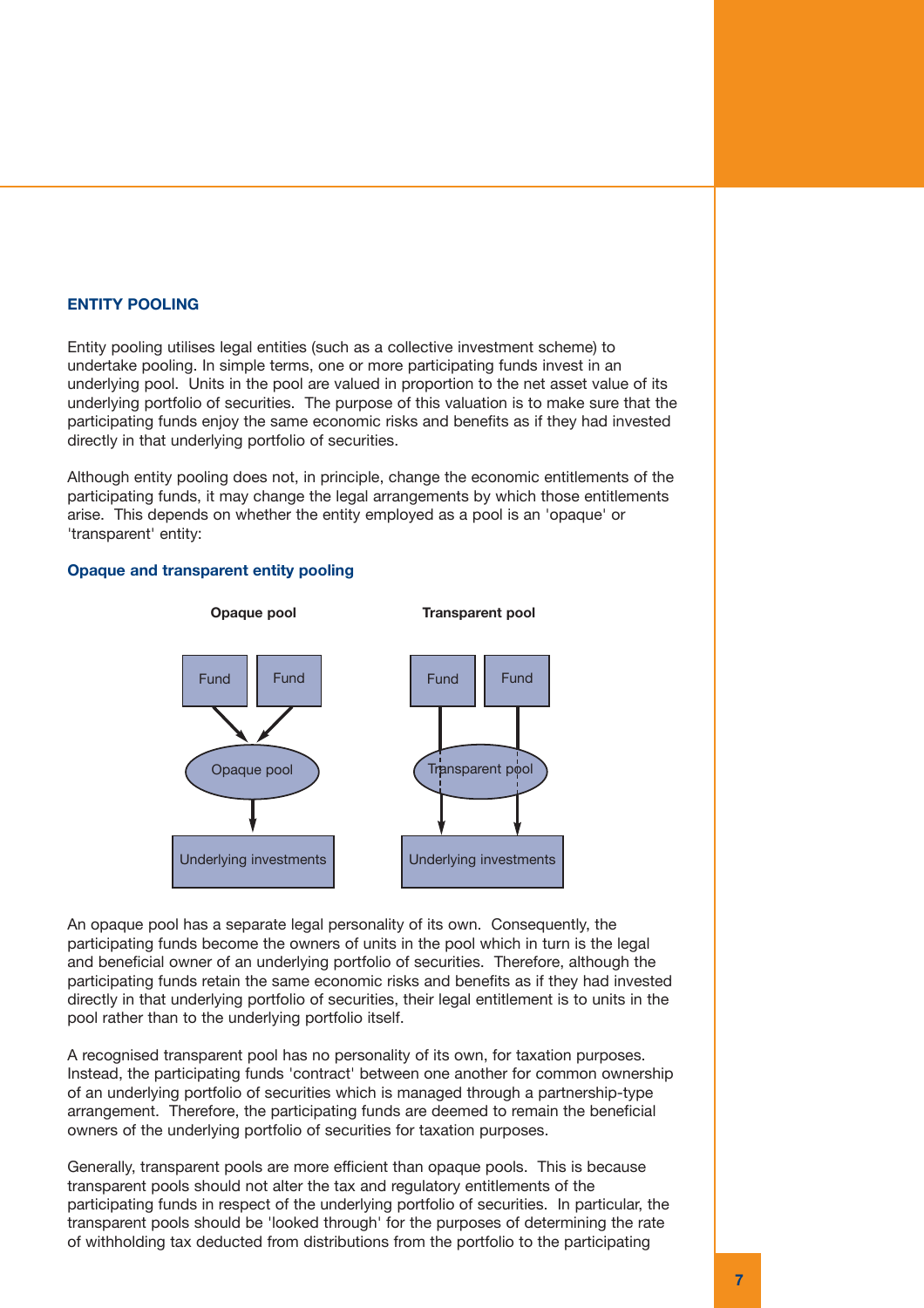funds, or for the purposes of assessing compliance with the investment and borrowing restrictions of the participating funds. However, it has proven difficult to identify a pool that is considered transparent by regulatory and fiscal authorities in all the states in which the participating funds and underlying securities might reside. This is described in more detail in Chapter III below. (Contrariwise, although opaque pools may disrupt the entitlements of participating funds to the underlying investments, they are administratively more straightforward to operate).

Entity-based pooling of *investment funds* is common in the USA, where pools and participating funds are commonly described as 'master-feeder funds' respectively. Entity-based pooling of investment funds is uncommon in the EU, since master-feeder funds are not permitted under the UCITS Directive and therefore cannot be distributed on a cross-border basis. However, there are a few EU Member States that permit master-feeder funds for domestic regulatory purposes (e.g. France, Spain and Luxembourg).

Entity-based pooling of *pension funds* has had a chequered history. Although a number of EU Member States have attempted to provide a legislative framework for a transparent pool (such as 'pension fund pooling vehicles' in the UK, FCPs in Luxembourg and, more recently, 'common contractual funds' in Ireland), it has proven difficult for regulatory and fiscal authorities to come to a common view on transparency.

#### **VIRTUAL POOLING**

Virtual pooling utilises information technology to enable the assets of participating funds to be co-managed as *if* there were an underlying pool, without actually constituting the pool as a legal entity. The participating funds retain direct legal and beneficial ownership of their underlying assets, with the custodian acting as the keeper of the book of records. Virtual pooling does not compromise the participating funds' 'quality of ownership' of the underlying portfolio, thus resolving a number of tax and regulatory issues that might otherwise arise (see Chapter III).

Virtual pooling is enforceable by contracts between the participating funds and their service providers, in one of two ways:

- A single multiple-signatory contract between the participating funds and the custodian/administrator service provider (multilateral approach);
- Multiple individual contracts between the respective participating funds individually and the custodian/administrator service provider (bilateral approach).

Similarly, the contract with the investment manager can take a multilateral or bilateral form.

The contract must have essential components that provide the legal basis for the pooling arrangement and the securities and cash transactions generated on behalf of, and between, the participating funds as a result of the pooling arrangement. Typically such components include: the right to contribute/withdraw cash or assets to/from the pooling arrangement; the right of other participating funds to contribute/withdraw cash or assets to/from the pooling arrangement; the right to withdraw from the arrangements; the right to exclude other participating funds from joining the pooling arrangement; the finality of ownership changes resulting from contributions/withdrawals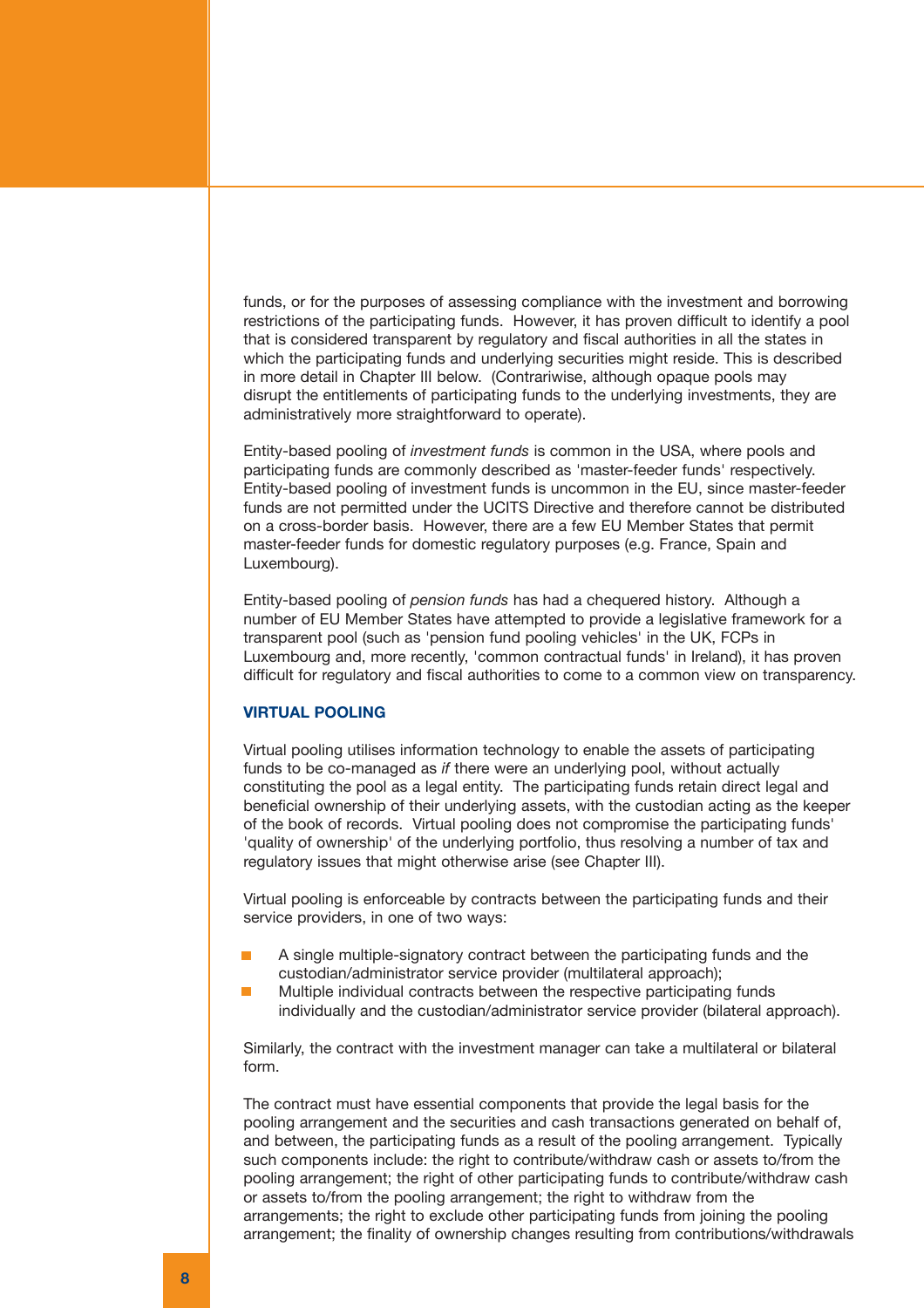to/from the pooling arrangement by any participating fund, etc.

By virtue of the contractual arrangements, the quality of ownership of the participating funds of their securities in the pool remains as if these assets were held in a separate account to the order of those funds. The contractual set-up of a pooling arrangement may (and does in practice) allow any participating fund immediately and at any time to withdraw any or all of the assets (securities, cash and other instruments) it owns in the pooling arrangement, for delivery to a separate, non-commingled custody account.

The custodian/administrator safekeeps the assets and is the keeper of the ownership records. It supplies the technology to enable the ownership records to be maintained at all times, to effect transactions and resulting changes in respective ownership, and to ensure that the transactions generated by the pooling arrangements are executed according to the contract and in a manner which preserves at all times the equity between participants in the pooling structure.

The commingled assets are held in one account serviced by the custodian. This is a straightforward custody "omnibus" account, where the custodian places the assets of more than one client in a single account, either in its own records, or, if the assets are lodged with an external safekeeping agent, in an account serviced by the agent for the custodian, or both. In such arrangements, which are commonplace, the custodian maintains individual client ownership records for these assets separately from the omnibus account record itself.

In the case of virtual pooling, the assets of the participating funds are held in such an omnibus custody account at the custodian. The clients of the custodian are the participating funds jointly. The records of omnibus custody account are maintained by the custodian. The separate ownership and activity records for the assets, individual to each participating fund, are also held by the custodian. In theory, the ownership and activity records could also be held by a third-party administrator. Ownership of the assets, and changes to ownership resulting from activity in the omnibus account, are governed by the pooling contractual arrangements.

Under a virtual pooling arrangement, the investment manager has a contractual mandate from the holders of the omnibus custody account (i.e. the participating funds) allowing him to contract with external parties, such as brokers for the purpose of purchasing and selling securities or other instruments, on their behalf jointly. This falls under the notion of a "joint trading account", whereby the investment manager trades with counterparties in the market on behalf of a "joint trading account X Y Z". The "joint trading account X Y Z" is the legal party in the trade with the counterparty. The contract between the owners of the joint trading account governs their relationship with each other. This is an established and widespread market practice in trading circles and can be easily replicated for the purpose of virtual pooling. In the case of virtual pooling, the participating funds are the owners of the joint trading account, which is the omnibus custody account containing the assets in the pooling arrangement. The investment manager trades on their behalf from this account. The ownership of the assets in the account is at all times governed by the contractual pooling arrangement between the participating funds.

The custodian and administrator, usually but not necessarily the same entity, are key servicing agents in a virtual pooling structure. The custodian operates the information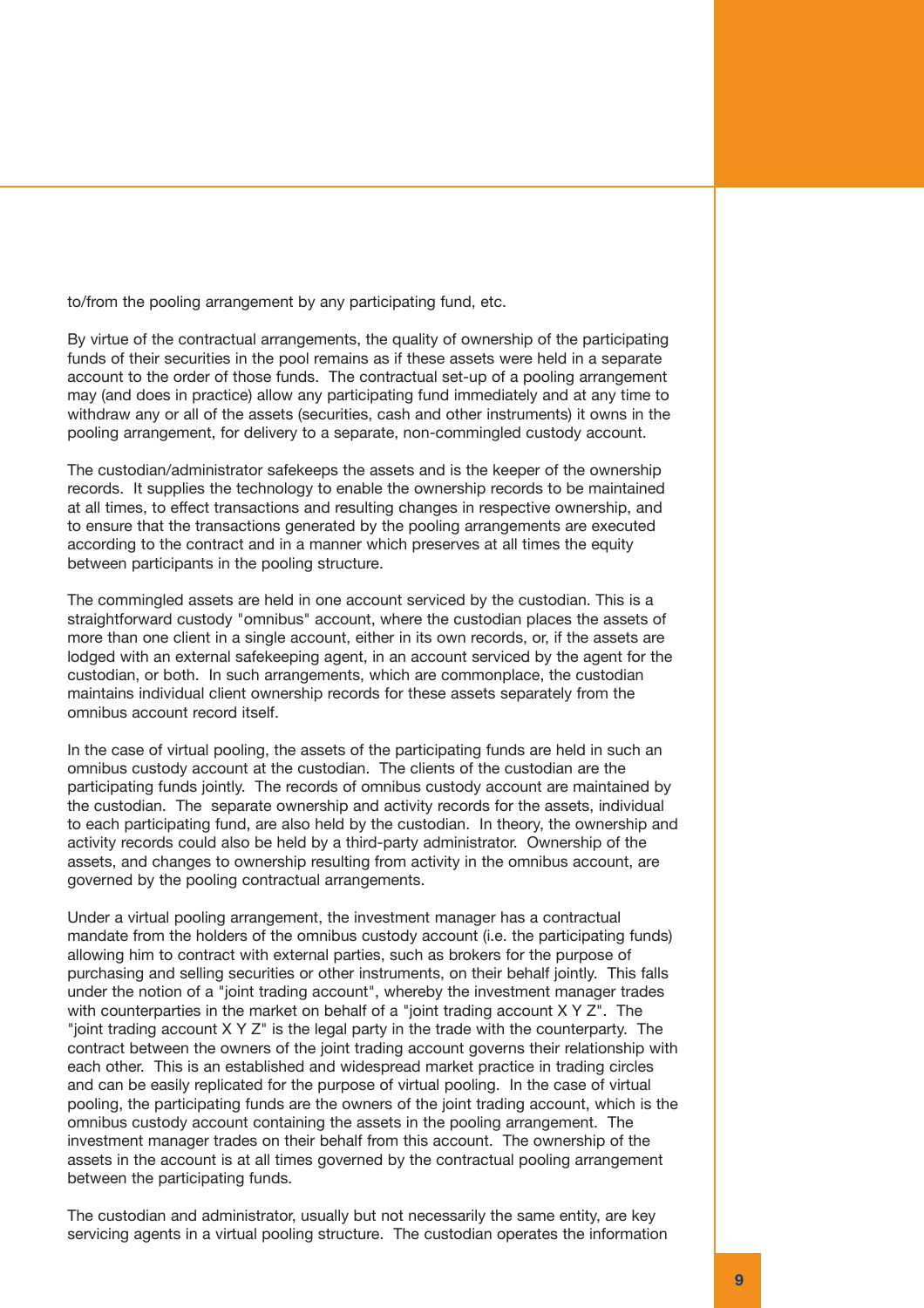technology that maintains the custody records of the pool in an omnibus account. The administrator operates the information technology that maintains the ownership records of the participating funds with respect to the assets held in the omnibus account with the custodian.

The combined virtual pooling technologies provide the investment manager with a consolidated asset management report of all the assets belonging to the participating funds. The pooling technologies also carry out a double allotment process: one allotment process 'distributes' the proceeds of the global investment/divestment decisions taken by the investment manager, as well as portfolio income and similar events, amongst the participating funds; while the other allotment process adjusts each, or the respective participating funds' ownership of pooled assets as a result of contributions and withdrawals.

Virtual pooling can be used to pool the asset of different subfunds *within* a single umbrella fund ('intra asset pooling') or *between* several funds ('extra asset pooling').

Virtual pooling of *investment funds* is common in Luxembourg, where it can be used to intra-pool subfunds of a single umbrella fund domiciled within Luxembourg. However, in the absence of a common tax and regulatory framework, it has proven difficult to extra-pool investment funds, particularly on a cross-border basis other than by negotiating directly with regulators in Member States.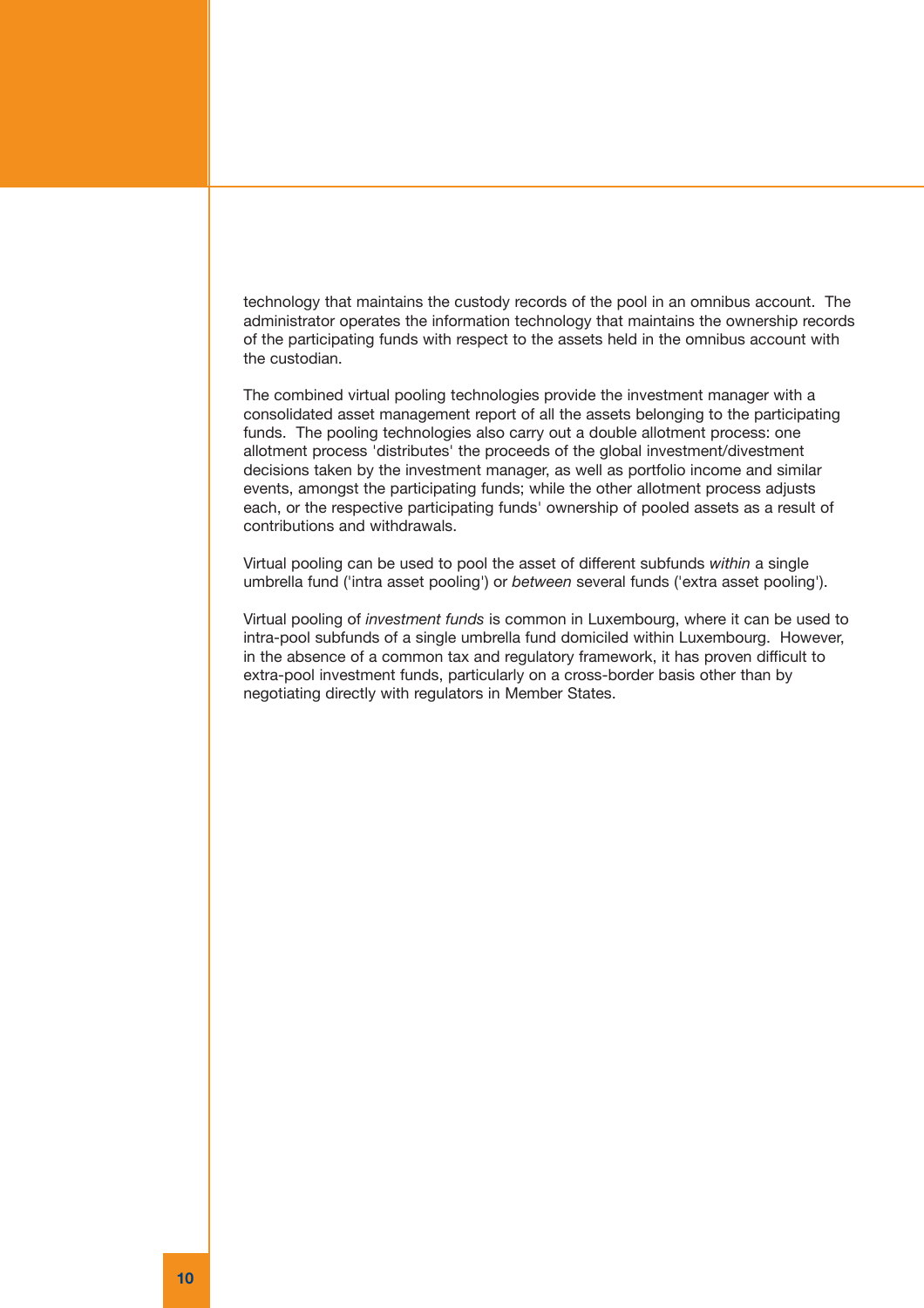# CHAPTER II: THE BENEFITS OF POOLING

In answering that question and building a case for future regulatory intervention to permit pooling within the EU, this chapter presents its argument according to the framework described by HM Treasury, the Financial Services Authority and the Bank of England in their joint report "After the EU Financial Services Action Plan: A New Strategic Approach", namely:

"The UK authorities believe that, before intervening in financial markets, analysis of the alleged market failure is required. This analysis should be done on an EUwide basis in order to produce an objective assessment of what, if any, failures exist in a given area of financial services, their nature and extent.

Financial services policy proposals should be based on such analysis. Proposals should then be subject to cost-benefit analysis. The rule of thumb in determining whether EU legislation is appropriate should be that the market failure analysis clearly identifies a need for it, and the cost-benefit analysis of the policy proposal that flow from this analysis demonstrates that the benefits of regulation outweigh the costs".

This report does not purport to provide a *comprehensive* market failure analysis or cost benefit analysis in support of pooling. However, the following chapter does attempt to identify key elements of those analyses, in support of any future regulatory impact assessment that the European Commission or other parties might be expected to produce<sup>3</sup>.

# **MARKET FAILURE ANALYSIS**

Investment management is characterised by economies of scale: as assets under management grow, variable and average fixed costs (e.g. execution, custody, administration and distribution) tend to fall. The US Securities and Exchange Commission (SEC) has modeled the relationship between the fund size and costs<sup>4</sup>:



#### **Economies of scale in fund management**

<sup>3</sup> Communication of the European Commission, COM (2002) 278, "Simplifying and improving the regulatory environment" 4 "Report on mutual fund fees and expenses", S.E.C., December 2000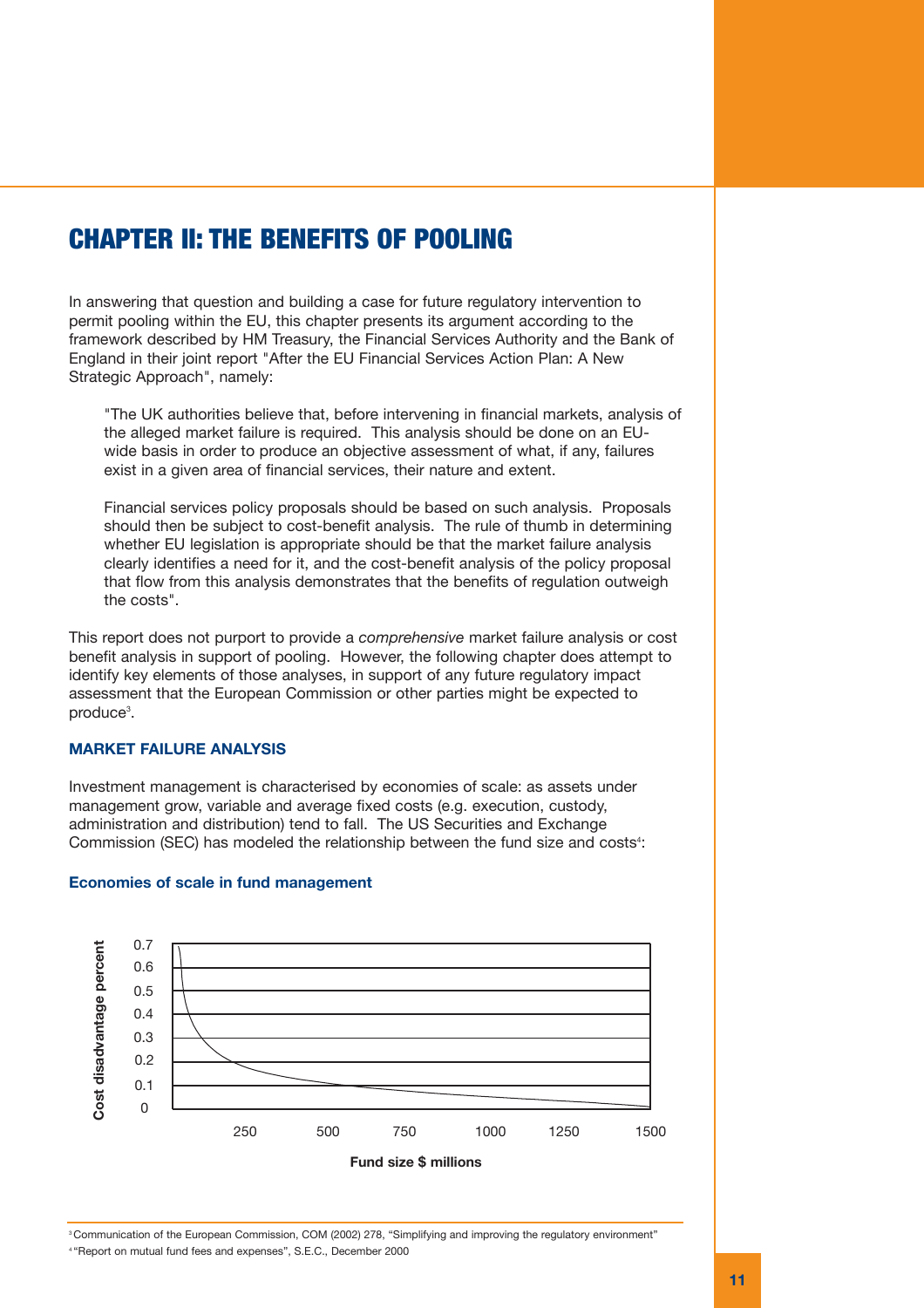To maximise economies of scale, investment fund operators and pension fund sponsors generally prefer to distribute or make available a single range of funds on a cross-border basis throughout the EU. European regulations support this by permitting them to 'passport' a single range throughout the EU on the basis of mutually recognised minimum regulatory standards. For example, the UCITS Directive<sup>5</sup> allows authorised investment funds to be sold on a cross-border basis throughout the EU, and the Occupational Pensions Directive<sup>6</sup> will, when implemented, provide a similar opportunity for occupational pension funds.

However, other factors work in the opposite direction. For example, if consumers in country A and country B have a cultural preference for locally domiciled investment funds, then an investment fund operator will have little choice but to establish a fund range in each of those countries if it wishes to compete in those markets. Or if fiscal rules in the two countries provide tax relief for contributions to domestic pension funds but not to foreign pension funds, then a pension fund sponsor will also have to establish two fund ranges. In either case, the effect is to increase the number of fund ranges, which tends to decrease the average fund size and increase average costs. A comparison between the EU and USA is revealing:



#### **Average size of investment funds in the EU and the USA**

*Source: FEFSI, ICI, PricewaterhouseCoopers*

larger than that in

Europe

In principle, one could tackle this issue head on by, for example, educating consumers and distributors about the benefits of foreign investment products, or by challenging instances of tax discrimination<sup>7</sup>. However, there are limits to this approach.

as many funds as the

US...

European...

<sup>7</sup> Indeed, the European Commission has shown an increasing appetite to refer discriminatory regimes to the European Court of Justice (ECJ). For example, in July 2003 the Commission began infringement proceedings against tax regimes which discriminate against offshore investment funds in Germany, Austria and (prospectively) France. Similarly, the ECJ has ruled against tax regimes which discriminate against offshore pension funds (by denying tax relief on contributions made to such funds) in Finland and Sweden, and in February 2003 the European Commission began further infringement proceedings

<sup>5</sup> 85/611/EEC

<sup>6</sup> 2003/41/EC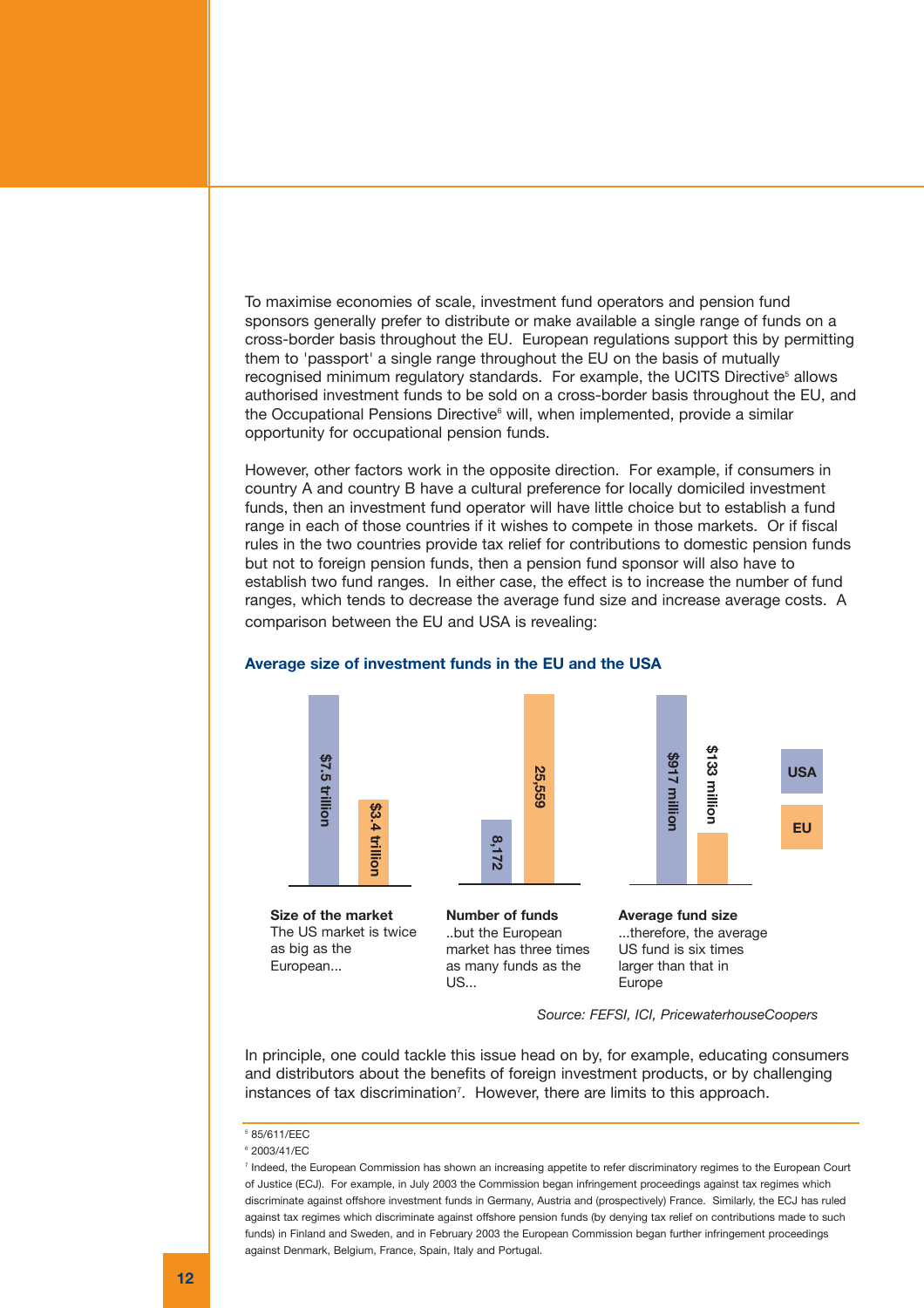For example, it may not be practical or appropriate to try and change a cultural preference for domestic funds, and the European Court of Justice might reject the characterisation of a tax regime as discriminatory if the 'discriminatory' treatment is necessitated by the 'fiscal coherence' of the overall tax regime<sup>8</sup>.

Pooling provides an alternative way forward. Consider the figure below:



#### **Using pooling to achieve economies of scale**

In case 1 (i.e. in the absence of pooling) a pension fund sponsor attempts to approximate economies of scale by offering UK and Dutch employees pension benefits from a pan-European pension fund. However, if UK and Dutch employees prefer their pension benefits to accrue in a domestic fund, or if the UK and Denmark do not grant tax relief tax relief on contributions made to a foreign pension fund, then this structure may not be possible.

However, in case 2 (i.e. with pooling) these issues no longer arise. Because the contributions continue to be made to domestic pension funds, they enjoy full tax relief. Those contributions are then pooled for investment purposes, consequently enjoying

<sup>8</sup> For example, Member States claim that they have perfectly legitimate reasons for denying tax relief on contributions to offshore pension funds. The effect of the relieving contributions is to defer taxation on contributions sourced from current income until such time as the contributor retires and draws pension benefits. However, when citizens retire to another EU Member State, tax deferral is no longer a coherent fiscal policy: while the contributor state would have borne the cost of exempting contributions from taxation, the other Member State would enjoy the revenue from taxing the resulting benefit stream. The contributor state's taxing rights would no longer be merely deferred but entirely denied, since they would have "drifted" offshore. In cases where the contributions were originally made to a pension fund resident in the contributor state, the loss can be made good by assessing tax at source on cross-border benefit payments by the fund. However, where the contributions were made to an offshore pension fund, the contributor state has no such jurisdiction. Hence the need to discriminate against offshore pension funds by denying tax relief on contributions made to such funds.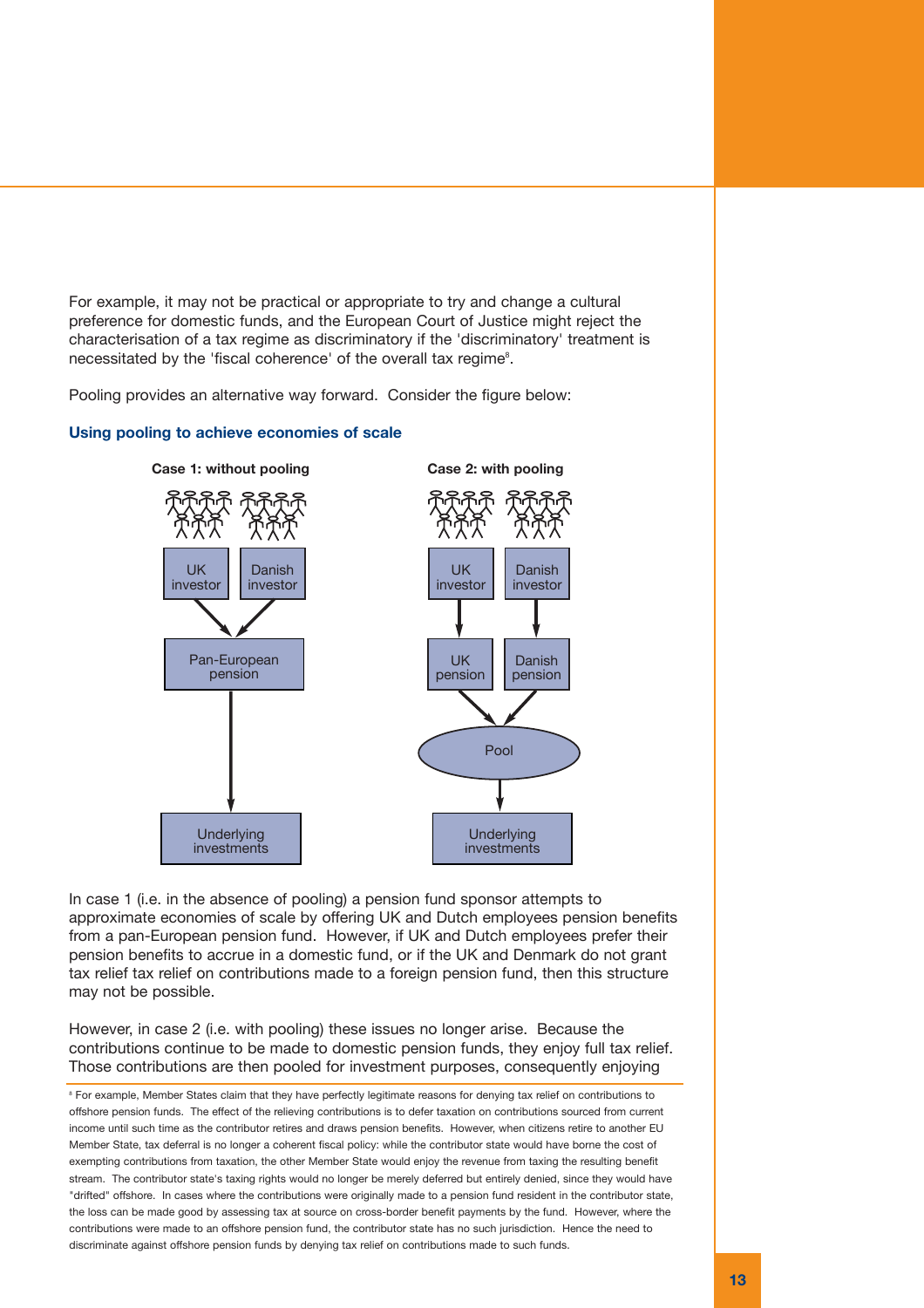economies of scale. Pooling enables the UK and Danish pension funds to enjoy economies of scale without disrupting the *ex ante* fiscal position of the funds. Consequently, pension fund sponsors (and, similarly, investment fund managers) will enjoy most of the economies of scale of a genuine pan-European pension fund/ investment fund without the need to resort to the ECJ, and Member States will secure their due taxing rights without having to disrupt existing fiscal practice.

So, pooling provides investment fund operators and pension fund sponsors with a way to approximate economies of scale, despite the presence of factors which result in the proliferation of fund ranges.

# **COST BENEFIT ANALYSIS**

Cost benefit analysis (CBA) is a decision making tool, which can be used to assess the merits of a particular course of action by subtracting its costs from its benefits. It is increasingly used by regulators to identify 'red tape' - i.e. regulations whose costs exceed their benefits, or whose costs are disproportionately high in relation to their benefits. It is particularly suited to regulations which impose a cost *in order to achieve* a benefit, for example, by requiring factories to invest in new plant in order to reduce pollution, or by requiring firms to offer maternity leave in order to increase social welfare.

Although pooling confers calculable benefits (by liberalising product design and enhancing economies of scale), it does not impose costs in the sense that, say, regulations which impose environmental standards or confer employment rights impose costs, i.e. by requiring some costly adjustment to the situation *ex ante* in order to achieve the benefits of pooling. Pooling is therefore not amenable to CBA in its traditional sense, since the only costs associated with pooling are the costs of the pooling structure itself.

However, pooling is amenable to a modified version of CBA, which compares the benefits of a particular course of action against its *regulatory* costs, i.e. the time and resources that regulators and legislators have to expend to make the associated regulatory changes. In this context, are the benefits of pooling sufficient to merit the European Union and its Member States expending the necessary time and resources to make the associated regulatory changes?

There is strong anecdotal evidence that benefits of pooling are, indeed, worth the necessary regulatory and legislative time and resources, namely that regulators in Luxembourg, Ireland, the UK, and Spain have all made the necessary investment to permit various types of pooling. However, beyond such anecdotal evidence, there are also grounds to believe that the benefits of pooling, in its own rights, are substantial.

Pooling enhances economies of scale. How significant are potential economies of scale in asset management? A recent report<sup>9</sup> estimates annual costs savings of  $65$ billion per annum if the European asset management industry were able to realise similar economies of scale to those enjoyed by its sister industry in the USA. Pooling would help realise those economies, since the average size of the pool would necessarily be larger than that of the participating funds. Those economies would

<sup>9</sup> "Towards a Single European Market in Asset Management" (Zentrum für Europäische Wirtschaftsforschung and the Investment Management Association, May 2003)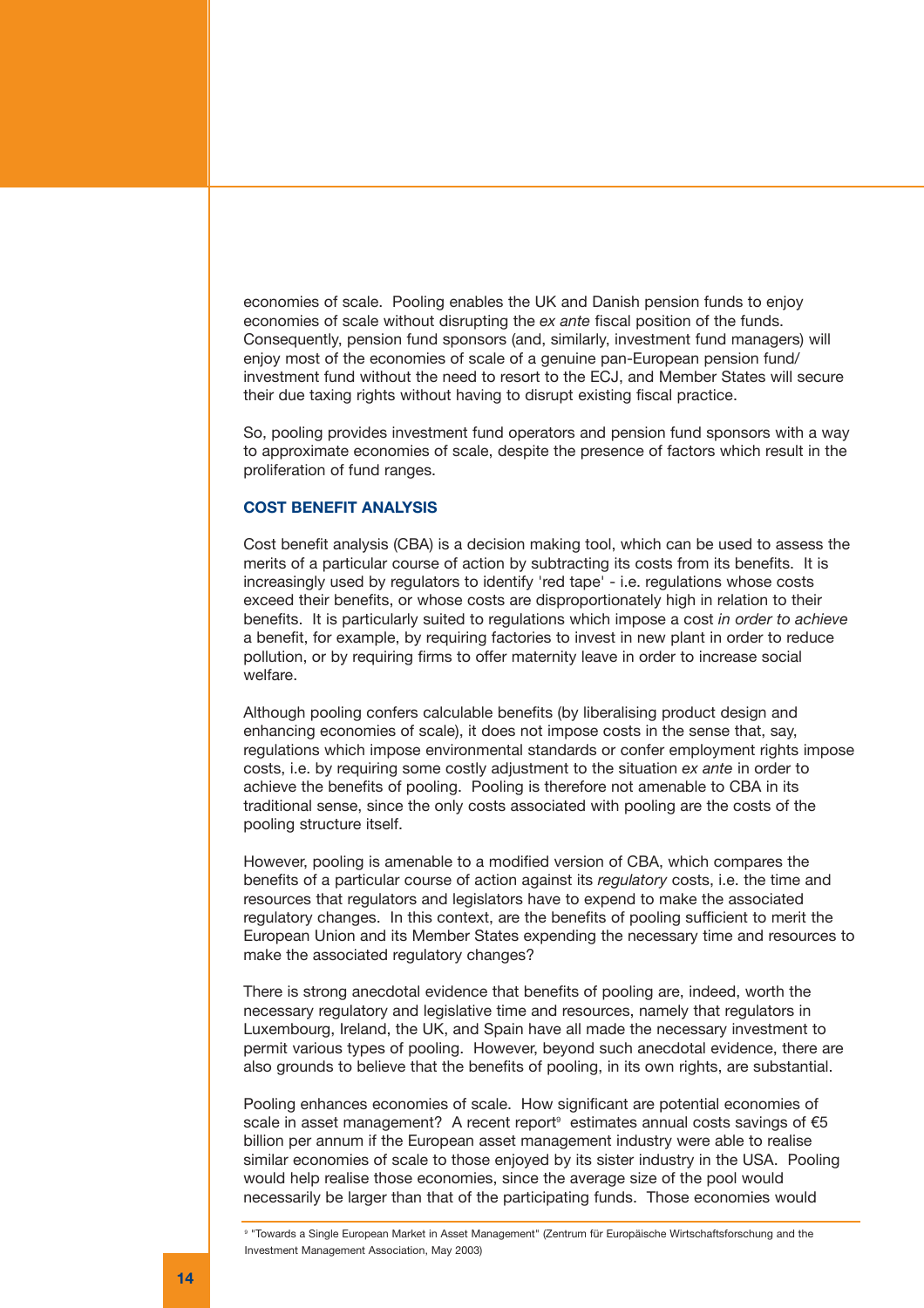accrue between investment fund promoters and investors.

A recent study by INVESCO<sup>10</sup> also contains pertinent data. INVESCO looked at the fund ranges of the fifty largest European asset managers, and in each case determined the number of funds with duplicate investment strategies. INVESCO found that merging such funds would result in a 63% reduction in the total number of funds being offered, and, consequently, an increase in average fund size of €1.1billion euros. By using the SEC data which plots fund size against expenses, INVESCO estimated potential savings through economies of scale of about €1.62billion euros, or 20bps.

In the case of pension funds, BP's international pensions and benefits team estimated that it could achieve economies of scale of €20million per annum by a combination of "prudent man, margins and pooling"11. Similarly, the European Federation for Retirement Provision estimated that the benefits of pooling (i.e. that aspect of a pan-European pension which can be attributed to the co-management of pooled assets) to be €1,200,000 per annum for the average European multi-national corporation<sup>12</sup>. These economies would fall to pension fund beneficiaries in the case of defined contribution schemes and fall between pension fund sponsors and beneficiaries in the case of defined benefit schemes. These savings come from a variety of sources, including:

- $\blacksquare$ Custody (larger pools will be able to negotiate lower custody fees);
- n Brokerage (larger transactions will lead to lower unit costs):
- Netting transactions (with more sources coming into the pool the ability to net flows and reduce transaction costs will increase); and
- Administration costs (which are normally transaction based and will therefore be п lower in basis point terms if the pool of assets is larger).

Pooling provides other qualitative benefits for investment managers, pension fund sponsors, investors, regulators and fiscal authorities, which are hard to quantify in terms of a cost benefit analysis.

- Pooling will complete a business-model neutral regulatory regime for the single market for asset management. As described above, asset managers typically prefer to establish a single range of 'offshore' funds in order to approximate economies of scale. The UCITS Directive complements this particular business model by providing a regulatory regime which enables such funds to be marketed throughout the single market. However, for those investment managers that prefer to offer an onshore (rather than offshore) fund, pooling would provide an equivalent requilatory regime to complement their business model.
- Pooling facilitates consistency of performance/investment approach to investment fund promoters. It is currently difficult to compare the performance of investment funds following an identical investment approach, because of the differential effect of local taxes, service provider fees etc at the fund level. However, by pooling their assets meaningful comparison of performance can be ensured. It should be emphasised that the participating funds would continue to comply with local

<sup>10</sup> "Building of an integrated European Fund Management: Cross border merger of funds, a quick win?" (INVESCO, January 2005)

<sup>11</sup> Reported (IPE International Publishers, October 2002)

<sup>&</sup>lt;sup>12</sup> "A European Institution for Retirement Provision" (European Federation for Retirement Provision, July 2000)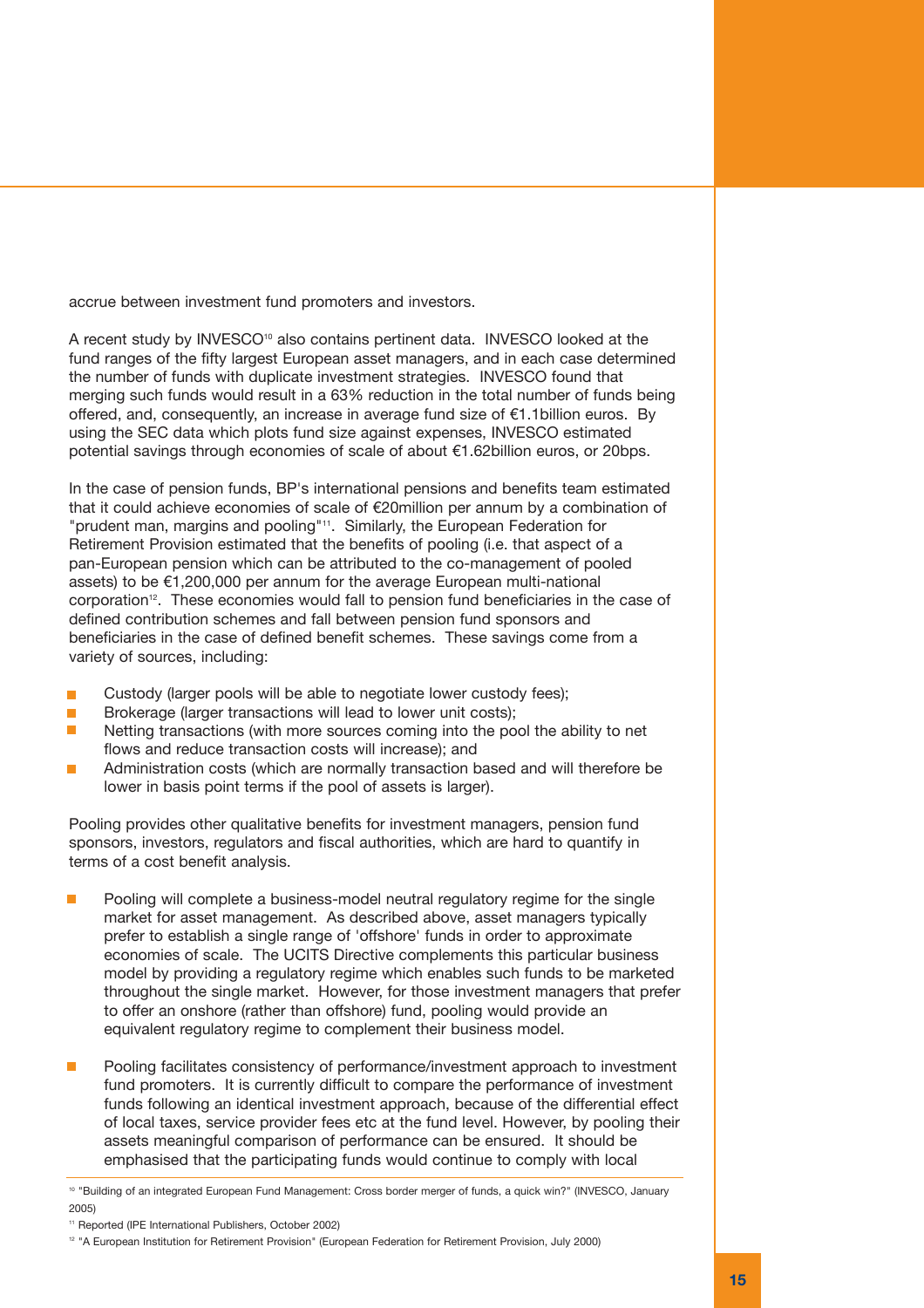performance reporting requirements, and consequently different performances might be *reported*: however, for management purposes it will be clear that any reported differences arise because of local taxes etc, since the performance of the pool would necessarily be common to all of the participating funds. Similarly pooling provides consistency of Performance/investment approach to pension fund sponsors. For example, a multi-national corporate sponsor of a large German pension fund and a small Austrian pension fund would be able to appoint a common asset manager to a pool, thereby ensuring a consistent investment approach which reduces the risk to the corporate sponsor of the schemes and enables better long-term funding and financing decisions. This is likely to be particularly beneficial on a cross-group basis.

Pooling facilitates flexible product design for investment managers of pension funds. From the perspective of the asset manager of the pension fund, pooling will allow them to offer an "investment discipline" within a pool - though within a separate segregated wrapper from the institutional client's perspective. This would satisfy the pension fund client's usual preference for segregated management, whilst providing the manager with a more efficient mechanism for providing the investment discipline than by trying to replicate the performance of the fund. Pooling also facilitates flexible product design by promoters of investment funds. For example, the pools can be broken-down into various 'building blocks' which can be assembled in different permutations to facilitate product design. In the figure below, six pools (represented as ellipses) are used to construct twelve participating funds (represented as rectangles). Similarly, a different investment manager could be appointed to each pool, to facilitate the design of 'multi-manager' products.

#### **Pooling and product design**

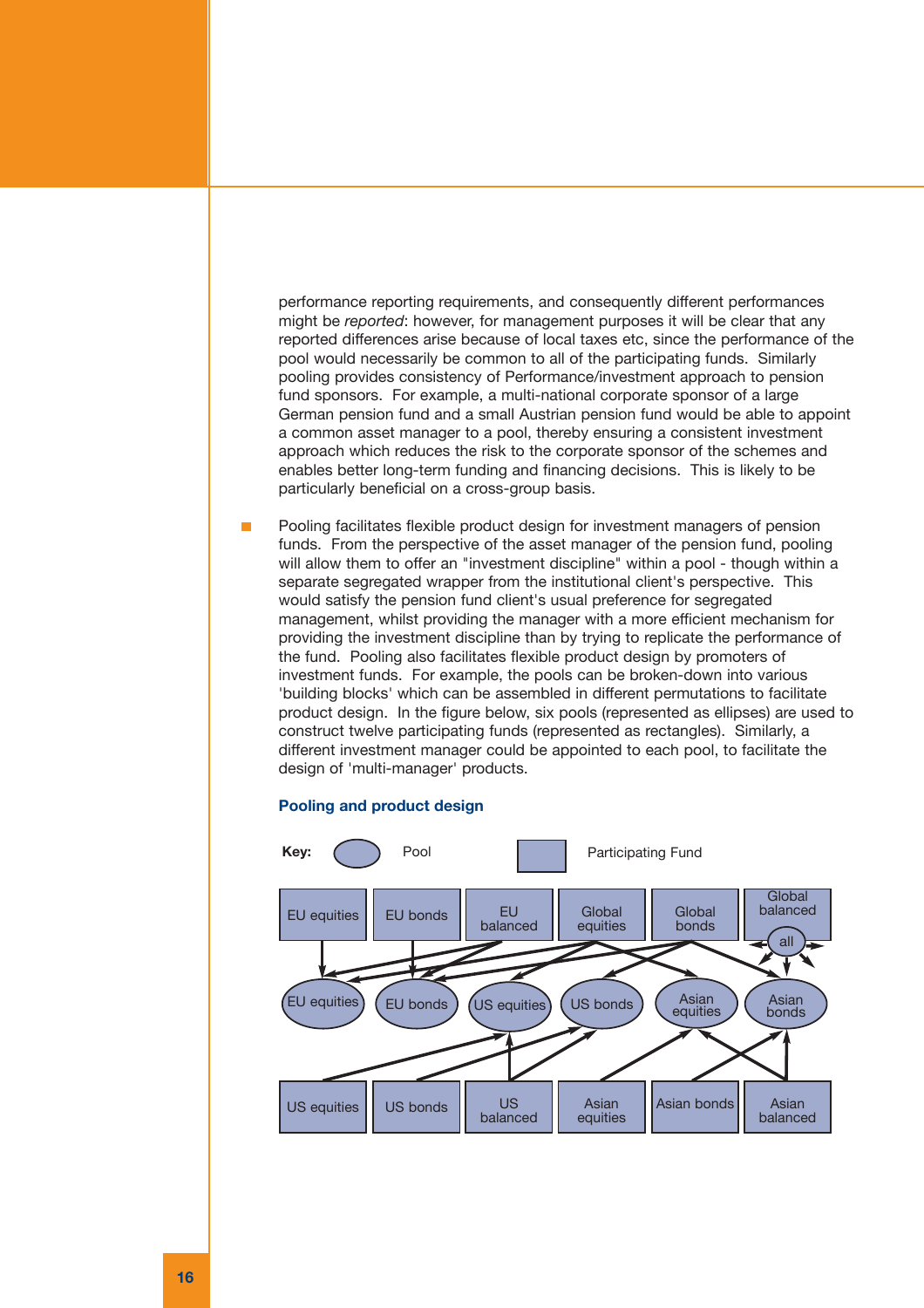- Pooling enhances risk management of investment managers and pension fund п sponsors. For example, where an investment manager separately manages a US equities portfolio on behalf of a UK unit trust, Italian SICAV and a German investment fond with similar investment and borrowing powers, it is somewhat time consuming to ensure that they each remain compliant. However, when those participating funds are pooled, the pool necessarily ensures that their investment policies and performance remain in-synch, and can complement the controls already in place at fund level. Similarly, where a pension fund sponsor pools various participating pension funds, risk management is enhanced.
- Pooling addresses regulatory discrimination against offshore products. By r. enabling ongoing audit, regulation and fiscal control over the onshore participating fund, pooling assuages fears over the quality of regulation of the offshore pool. Furthermore, pooling reduces the costs of regulatory discrimination against offshore products. For example, if the French PEA regime continues to require the establishment of a French-domiciled investment fund, then pooling that fund's assets will reduce the costliness of the regulatory discrimination.
- Pooling facilitates best-in-class manager selection for multi-national corporate  $\blacksquare$ sponsors of pension funds. For example, it would facilitate a multi manager fund of funds to be set up combining (say) a UK OEIC and a German KAG fund etc. This multi manager pool could then be offered to all participants in a company scheme regardless of their domicile. This, of course, is also true of single funds.
- $\overline{\phantom{a}}$ Pooling allows fine-tuning of local investment/pension products. For example, it enables different share classes, currency share classes and pricing regimes of a participating investment fund to be accommodated, while the underlying pool remains consistent between all participating funds. Similarly, it allows each participating pension fund to maintain its own distinct tax, labour or investment policies at the participating fund level while the underlying pool is consistent across all countries.
- Pooling allows small/sub-scale funds to be rationalised. Apart from reducing F costs, some of which are passed on to the investor, it would reduce the risk of volatile performance and dilution of returns. For example, a small participating fund with one large investor who pulls out could adversely impact the other owners of the fund. Also, small funds tend to have more concentrated portfolios as they cannot diversify sufficiently due to their size. This concentration is fine if the right stock picks are made but can be damaging if the wrong underlying stocks are owned. The performance of larger funds should be less volatile over time than a small fund with the same investment objectives.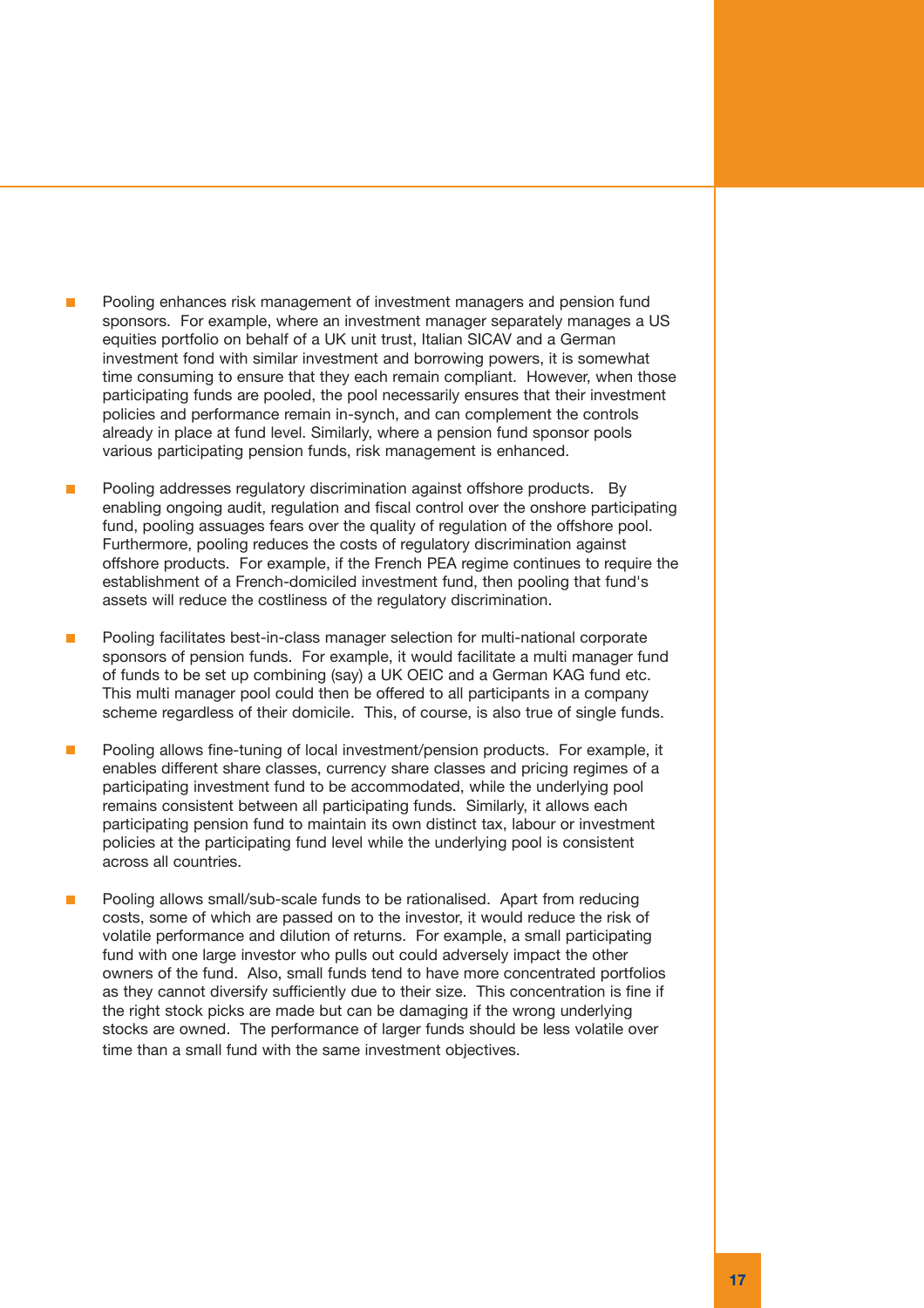# CHAPTER III: WHAT ARE THE BARRIERS TO POOLING?

The following chapter distinguishes between two types of barrier - tax barriers and regulatory barriers. Each are described in detail, and recommendations are made as to how they might be resolved.

# **TAX BARRIERS**

Pooling should ideally be neutral from a tax perspective - that is to say, participating funds should receive the same post-tax return through the pooling arrangement as if they had invested directly in the underlying portfolio of securities. If the pooling arrangement impairs the post-tax return of participating funds, then they are unlikely to want to pool their assets, whereas if the arrangement enhances their post-tax return, then fiscal authorities are unlikely to approve the arrangement for fear that it might be used merely to obtain a tax advantage.

More specifically, pooling should ideally be neutral as regards four types of taxation: direct tax, indirect tax, transfer tax, and withholding tax (see diagram below). Our analysis indicates that, of these, withholding tax is likely to be the most problematic. The following narrative therefore focuses on withholding tax, whilst an analysis of the effects of direct, indirect and transfer tax is included in Appendix A.

# **Summary of taxation issues arising**

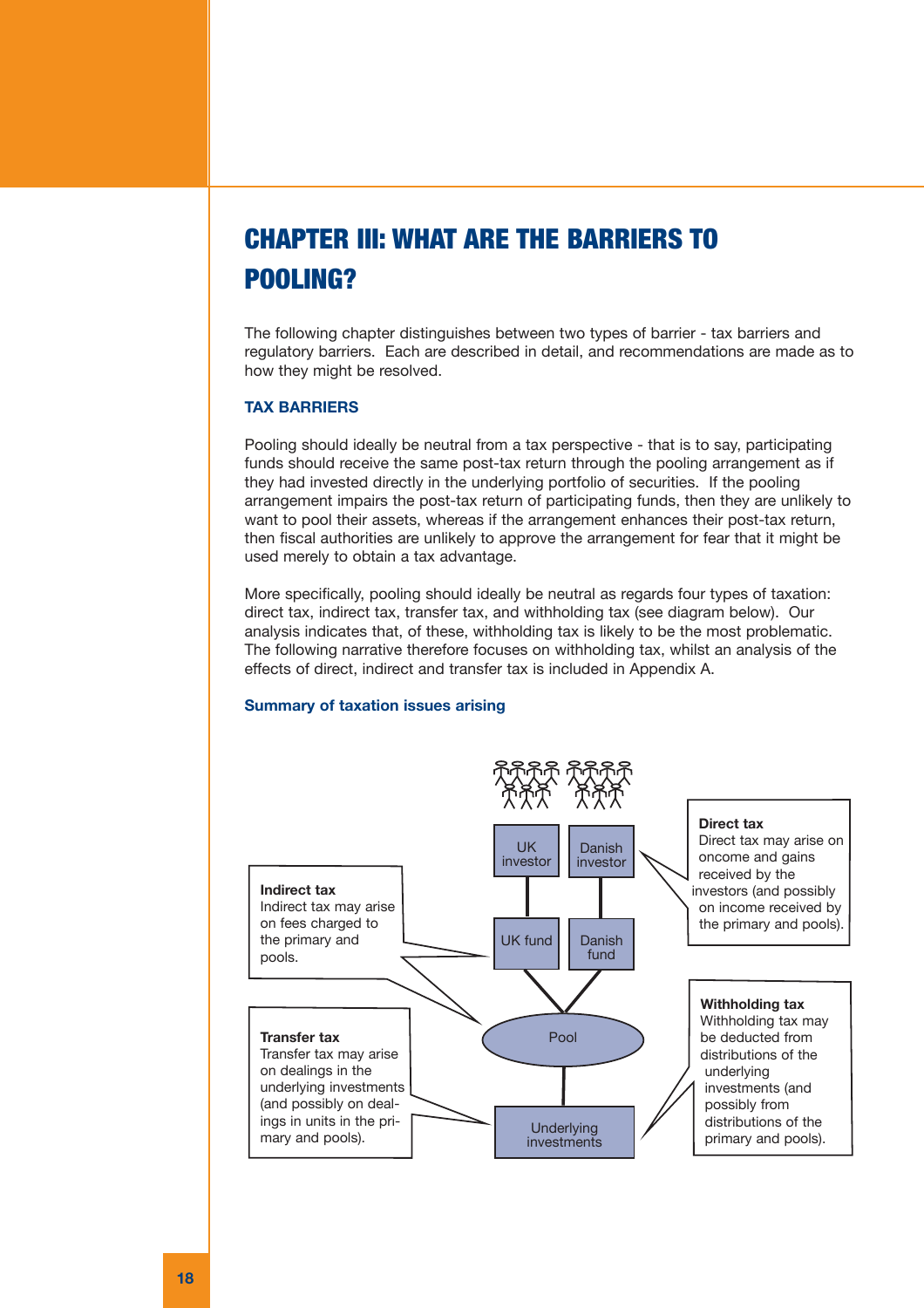#### **Withholding Tax**

Payments of interest and dividends are typically made net of withholding tax. The rate of withholding tax depends on the double tax agreement (DTA) between the country of residence of the company making the payment and the country of residence of the investor receiving the payment. Typically, the rate of withholding tax prescribed by the DTA will depend upon the nature of the payment (e.g. dividends, interest, royalties, rent etc) and the nature of the investor (typically requiring that the investor be a resident person who is beneficially entitled to the payment).

For example, under the US-Dutch DTA, Dutch pension funds are entitled to receive gross dividend from US companies, whereas under the US-German DTA, German pension funds are entitled to receive US dividends net of 15% withholding tax. Similarly, UK investment funds are entitled to receive Japanese dividends net of 15% withholding tax, whereas Luxembourg investment funds are entitled to receive Japanese dividends net of 30% withholding tax.

Interposing a pool between a participating fund and its underlying portfolio of securities should, ideally, neither increase nor decrease the rate of withholding tax on payments from the underlying portfolio. If the rate of withholding tax increases then investors will be disadvantaged, whereas if the rate of withholding tax decreases then governments are likely to resist the pooling solution (since it will reduce their tax receipts).

In the case of virtual pooling this should not be a problem, precisely because the participating funds retain direct beneficial ownership of the underlying securities (and therefore should continue to receive payments net of the same rate of withholding *ex ante*). In other words, referring to the example above, Dutch and German pension funds would continue to receive US dividends net of 0% and 15% withholding tax, and UK and Luxembourg investment funds would continue to receive Japanese dividends net of 15% and 30% withholding tax<sup>13</sup>. Virtual pooling maintains withholding tax neutrality.

In the case of entity pooling, the situation is a little more complicated.

The assets of participating funds which have *no* treaty entitlements themselves (for example, Luxembourg and Irish investment funds) can be pooled in an entity which also has no treaty entitlements without changing the post-withholding tax returns *ex ante*. Such an entity will typically be a pool which is not a resident person for DTA purposes. There are plenty of pooling entities which fulfil this requirement.

However, the assets of participating funds which *do* have treaty entitlements (for example, Dutch and German pensions funds, and UK investment funds) will generally need to be pooled in an entity which is *transparent* for DTA purposes in order not to

<sup>13</sup> That said, different tax authorities operate different processes for applying reduced rates of withholding tax e.g. some operate relief at source based on the underlying investor entitlement whereas others operate a reclaims procedure, which causes extra administrative/systems costs as well as creating a performance drag due to the cash flow delay in securing repayments of tax. This is aggravated by those tax authorities insisting on the completion of individual forms for each underlying investor rather than accepting a composite form, subject to appropriate safeguards or assurances of investor entitlement. As different withholding tax rates are applicable on the same investments to different investors, the practical system and reporting difficulties become further complicated. Notwithstanding these complications, withholding tax should not be a major barrier to virtual pooling.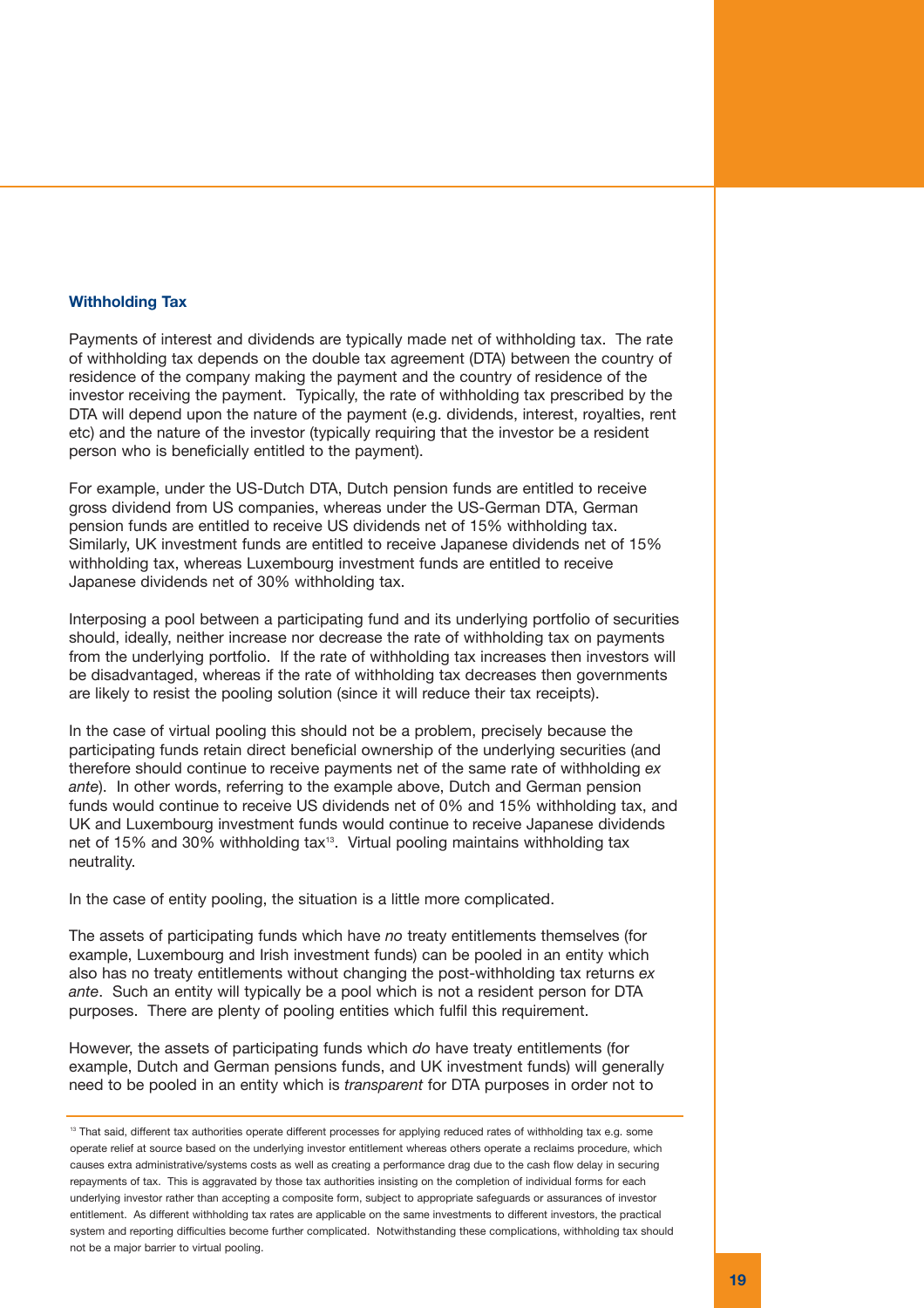change the post-withholding tax returns *ex ante*. A transparent entity is one that is disregarded for DTA purposes - that is to say, the DTA between the company making the payments and the participating fund is applied, irrespective of the fact that the assets of the participating funds are pooled in a transparent entity.

Every country uses different criteria to determine whether or not an entity is transparent. Those criteria typically relate to legal concepts of ownership, which differ from country to country - for example, common law countries use the concept of 'beneficial ownership', which is less familiar in civil law countries. Consequently, the challenge for entity pooling is to identify an entity that is considered transparent by all Member States of the EU and by all target countries of investment (which could potentially include the whole world, but at a minimum should include members of the OECD).

This has proven to be a tall order, despite the best efforts of governments and the asset management industry. For example, some years ago the UK government enacted legislation permitting a new investment vehicle specifically intended to allow transparent entity pooling of pension scheme assets (the 'pension fund pooling vehicle', PFPV) but was frustrated in its efforts when certain other countries failed to treat the PFPV as transparent.

More recently Ireland has enacted legislation permitting transparent entity pooling through a 'common contractual fund' (CCF). A CCF is similar in almost all respects to the Fonds Commun de Placement (FCP), a form of investment vehicle common in Luxembourg, Belgium and France. A CCF is established by a deed executed under seal by its proposed management company, and is governed by the law of contract. Participants (unitholders) in the CCF hold their participation as direct co-owners of the underlying portfolio. Their ownership interests are constituted as "units" which are issued and redeemed and in respect of which a register is maintained by the Manager. Unitholders in a CCF are typically trustees or custodians of the relevant participating fund who hold the units issued on trust for the investors of the participating fund. All these features, and others, are intended to establish the tax transparency of the pooling vehicle:

- Income derived through the CCF is fully distributed, pro rata to each participant's investment in the CCF. This ensures that the income is both accounted for and taxed on an "arising" basis. Similarly, asset are jointly held by participants pro rata to their investment;
- $\overline{\phantom{a}}$ The CCF participants are provided with an annual breakdown of income from the underlying portfolio by type and source;
- m. There are no redemption charges levied on participants;
- There are no "investor" meetings (which would otherwise provide the CCF with  $\mathbf{r}$ corporate-like features);
- $\mathcal{L}_{\mathcal{A}}$ Units in the CCF are redeemable, but are not freely transferable; and
- $\Box$ A CCF should does not have separate legal personality. (Factors which indicate separate legal personality include the capacity to acquire rights and assume obligations, to hold assets and liabilities and to enter into agreements.)

It is hoped that the CCF will be treated as tax transparent for withholding tax purposes. If it is, then other Member States will be able to borrow the legal principles behind the CCF to enact similar legislation. However, if they are not treated as transparent, then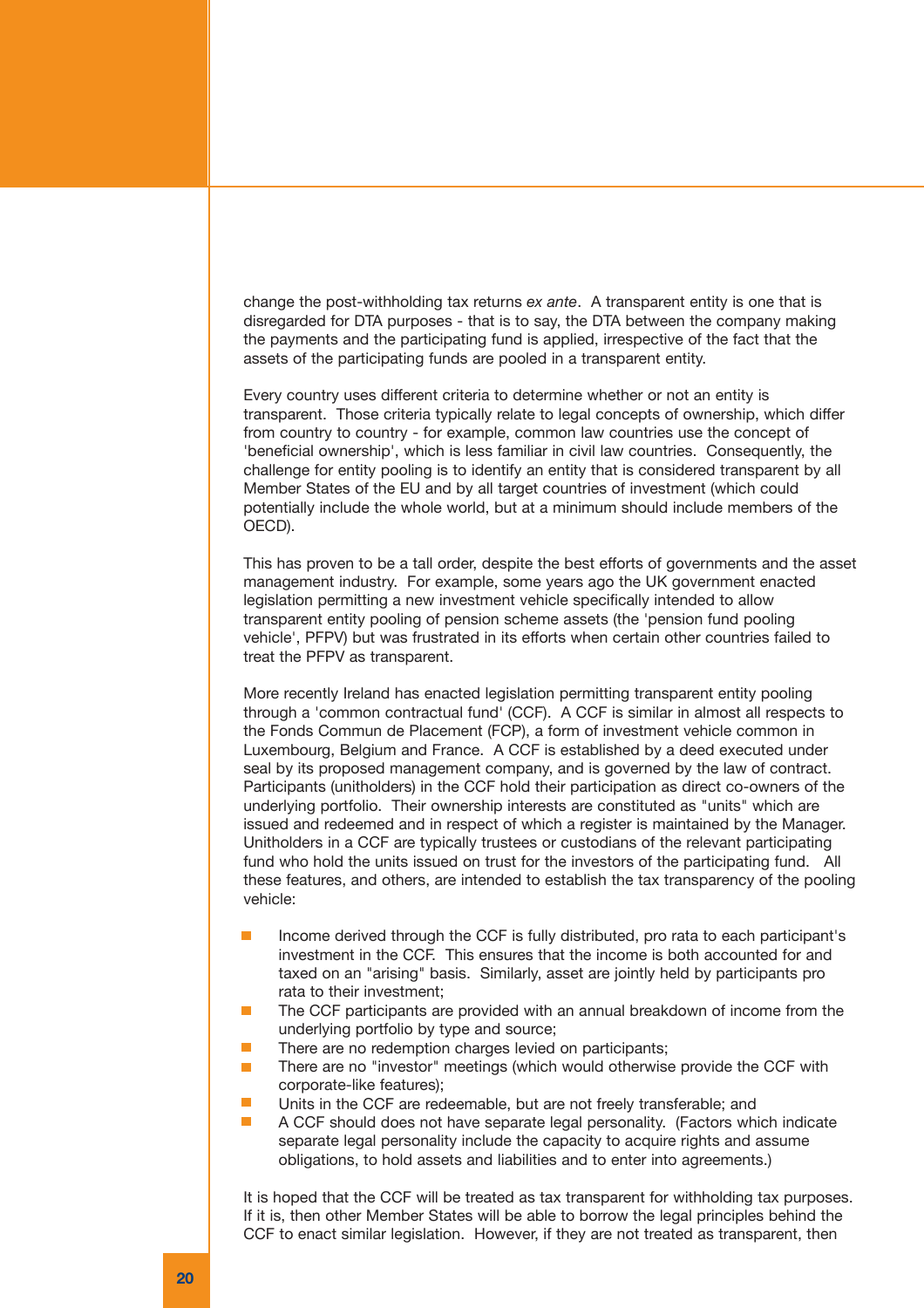how else might one create a fiscally transparent entity for pooling purposes?

The most obvious solution would be to deal with this issue through a European directive. As it happens, there may be some support for this approach from an unexpected quarter, the venture capital industry, which also needs a fiscally transparent investment vehicle to facilitate tax efficient cross-border private equity investments. The European Commission has reflected on the need for tax transparency in the context of venture capital, recently noting<sup>14</sup> the need to "..consider also the merits and the possibility of developing an harmonised European fund legal structure ensuring tax transparency for risk capital operations throughout the Union."

However, taxation broadly remains the competence of Member States of the EU<sup>15</sup>. A directive which intended to establish a tax transparent pooling vehicle would therefore require the *unanimous* support of the European Council of Ministers. Whilst unanimous support is possible, it is extremely difficult to achieve - as recently demonstrated by the Savings Tax Directive. So, if the only solution to transparent entity pooling were a directive, then it might be a long process with no guarantee of success.

However, there are three alternatives to a European directive.

First, one could let national governments continue to enact legal structures until they hit upon one that is treated as fiscally transparent. The problem with this option is that there is no particular reason to suppose that future attempts would succeed where past attempts have failed. Also, this option leaves the market with no timeframe or indication as to when a solution would be available.

Second, one could delegate the task of agreeing principles of fiscal transparency to a specially constituted committee of EU fiscal authorities. There is a recent precedent for this approach in the EU Joint Transfer Pricing Forum (JTPF)<sup>16</sup>. The JTPF comprises representatives of the Commission, Member States and ten experts from the business community. Their objective is to develop a more uniform application of transfer pricing rules within the EU. Significantly, the outcome of the JTPF's work comprises *"pragmatic, non-legislative solutions"*. Its work is transmitted on a regular basis to the Council which assesses the need for appropriate action. This pragmatic, non-legislative approach to taxation shares something in common with the non-legislative approach to financial services regulation, in particular the work of the "Level 3 Committees" in the Lamfalussy Process. Perhaps a fiscal committee could be established to agree common principles of fiscal transparency.

Third, one could develop a common approach to fiscal transparency through the auspices of the OECD. In many respects this is the most appropriate and practical way forward, both because the OECD has a specific mandate to facilitate co-operation in the area of international taxation (in particular, through the evolving Commentary to its Model Tax Convention), and because its work is addressed to a wider audience of nations than, say, a European directive would be. By happy coincidence, the OECD's

<sup>&</sup>lt;sup>14</sup> Communication of the European Commission, COM(2003) 226, "Investing in research: an action plan for Europe" <sup>15</sup> Indirect tax is harmonised, and there are other specific issues which Member States have unanimously agreed to harmonise, such as the taxation of dividend payments between parent-subsidiary companies.

<sup>16</sup> The JTPF was proposed in the Commission Communication "Towards an Internal Market without tax obstacles - A strategy for providing companies with a consolidated corporate tax base for their EU-wide activities" (COM (2001) 582 which was endorsed by the European General Affairs Council on 11 March 2002.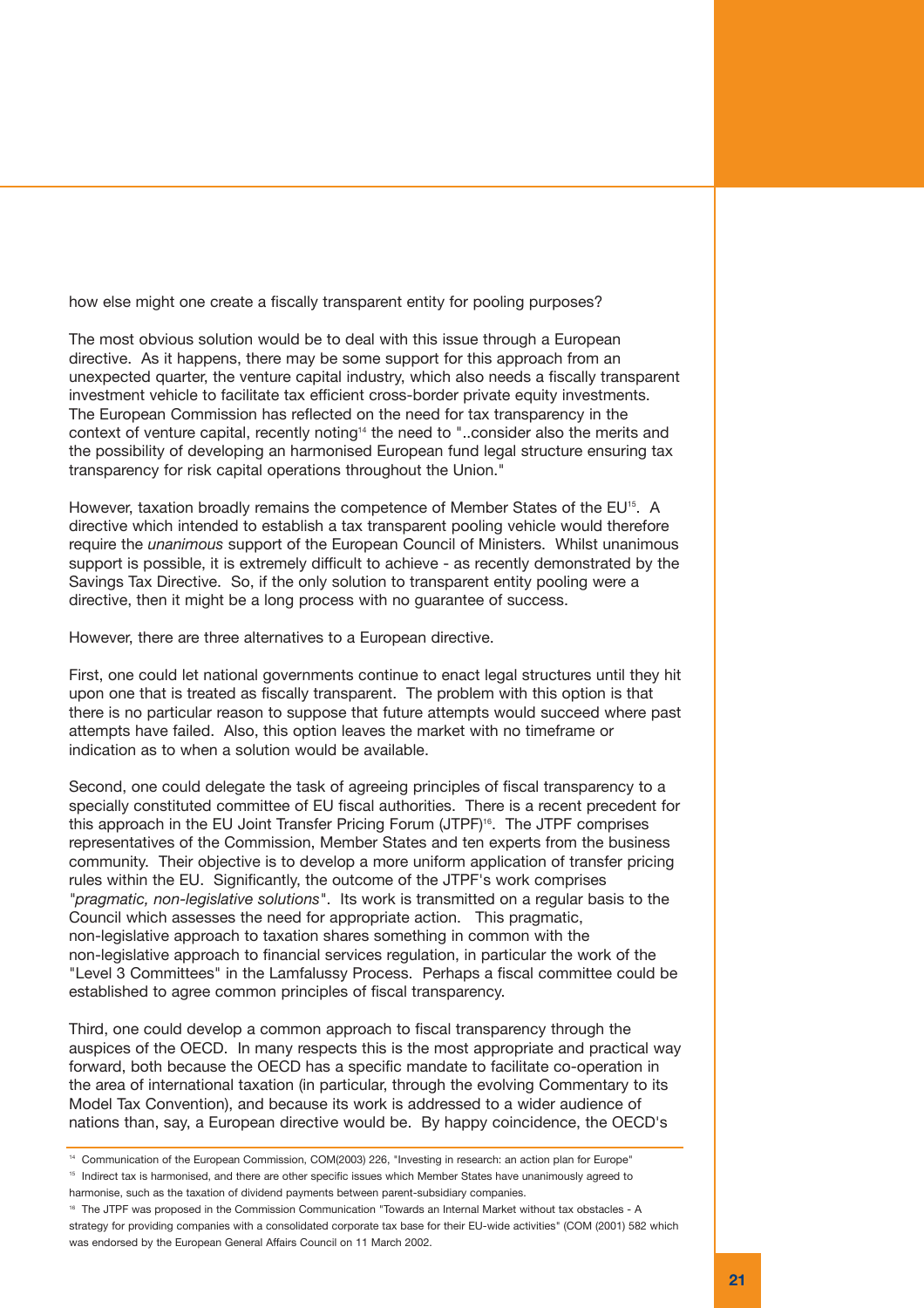Working Party No. 1 on Tax Conventions and Related Questions is currently examining the application of the OECD Model Tax Convention to trusts, investment funds and certain other entities. It might be possible, in the context of that work, to develop a common approach to fiscal transparency for pooling purposes.

In principle, one would expect members of the OECD to be willing to develop a common approach to fiscal transparency. After all, fiscal transparency is unobjectionable to the extent that it accelerates the recognition of income and gains for taxation purposes<sup>17</sup>. However, certain other aspects of fiscal transparency are more problematic - namely, its use to create 'hybrid' structures that are transparent under the laws of one country, but opaque under the laws of another. Hybrid structures arbitrage on transparency/opacity to obtain a tax advantage. For example, consider a highly geared company in country A (in which it is regarded as opaque) which is the finance subsidiary of a parent company in country B (in which it is regarded as transparent). The finance subsidiary obtains a deduction for interest expenditure in its home country A (where it is regarded as opaque) while the parent obtains a deduction for the same interest expenditure in country B (where the subsidiary is regarded as fiscally transparent, and its expenditure is therefore regarded as having been incurred by its parent). This phenomenon is known as 'double dipping' (i.e. because it results in the same interest expenditure being deducted twice for taxation purposes). There are other uses that hybrid structures can be put to in order to obtain a tax advantage.

Would it be possible for the OECD to develop a common approach to tax transparency which addresses the legitimate concerns that fiscal authorities have about their possible usage to obtain a tax advantage?

We propose, in the case of a participating fund in country A which utilises a pooling entity in country B to invest in an underlying portfolio of securities in country C, that the fiscal authority in country C ought to regard the pooling entity as fiscally transparent for the purposes of its DTA with country A, if it is so regarded in countries A and B. We describe this as a 'double test' - i.e. the test of transparency from the perspective of the country from which a dividend/interest payment is made, is that the country of the pool and of the participating fund receiving the dividend both regard the pool as transparent.

The double test would address the problem of hybrid structures, income re-characterisation, and competing claims under DTAs. Interestingly, something similar to the double test has been agreed in Article 4 of the recently agreed US-Japan Double Taxation Agreement, indicating that that this might, indeed, constitute the basis for some future common approach to fiscal transparency amongst OECD members.

Assuming that members of the OECD were able to agree a common approach to transparency (whether based on the double test or some other principle) then one final agreement would be required to make fiscally transparent entity pooling a reality namely, that the operator of the pooling arrangement should be able to make consolidated claims under DTAs acting as agent on behalf of the participating funds. For example, if Dutch and German pension funds participate in a fiscally transparent pool to invest in US equities, then the operator of the pooling arrangement should be

<sup>17</sup> By definition, a transparent pool cannot be used to roll-up income and gains or otherwise defer taxation - participating funds will be taxed on income and gains from underlying securities as they arise, precisely because the pool is transparent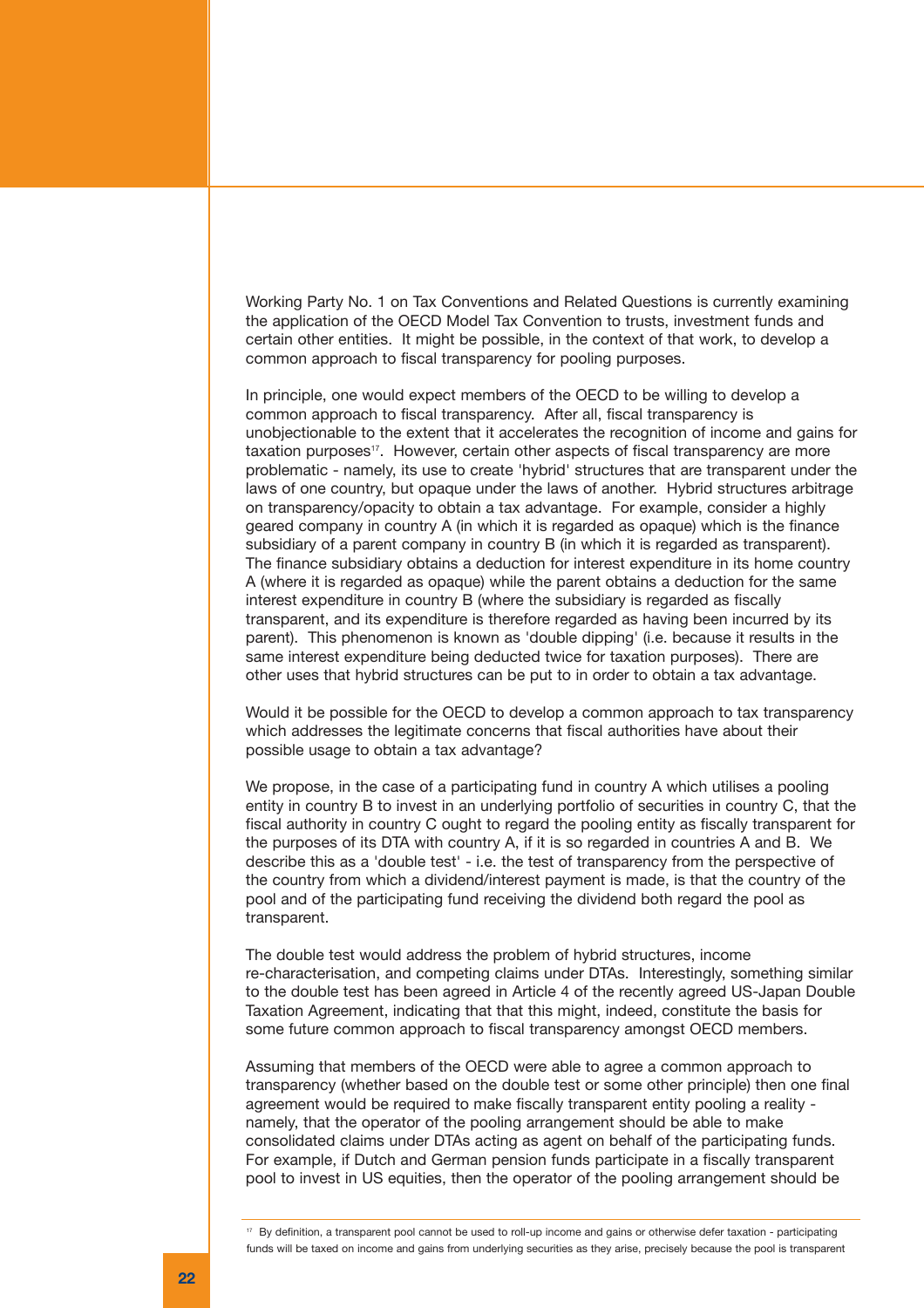able to reclaim any US withholding tax in excess of their 0% and 15% entitlement, respectively, acting as their agent. Failing this, the Dutch and German pension funds would have to make the reclaim themselves, which would greatly add to the costs of the pooling arrangement.

A number of DTAs already include provisions to this effect. As long as the operator of the pool can provide substantive proof of their identity of the participating funds and their ownership of the underlying securities, no major objections need arise.

# **REGULATORY BARRIERS**

Our analysis has identified two types of regulatory barrier to pooling. The first type of barrier comprises the reluctance of regulators to authorise pooling arrangements because of the risks involved. For example, if the participating funds and the pool are regulated in different countries by different supervisors, then pooling might be objected to on the basis of the risks involved in 'split supervision'. In our opinion, when pooling is properly explained it is possible to allay such fears, and we have attempted such an explanation at Appendix B.

The second type of barrier comprises substantive regulatory obstacles to pooling. There are three such barriers: investment regulations which treat the pool, rather than the underlying securities, as an investment in its own right, and prohibit or restrict participating funds from making such an investment; custodial regulations, which restrict the ability of participating funds to appoint a custodian to operate the pooling arrangement; and accounting regulations. Investment regulations pose a particular barrier to entity pooling by investment funds, custodial regulations pose a particular barrier to virtual pooling by investment funds, and accounting regulations pose a particular problem for entity pooling of both pension and investment funds. Those barriers require a legislative remedy, and are described in detail below.

# **Investment regulations**

Participating funds are typically subject to 'investment and borrowing' regulations which place quantitative and qualitative restrictions on the underlying securities that they may hold. For example, the UCITS Directive requires, *inter alia*, that investment funds should hold a diversified portfolio of securities, and prohibits them from holding more than a certain portion of their assets in financial securities issued by a single issuer. Similarly, the Occupational Pensions Directive requires occupational pension funds to hold a portfolio of financial securities which are predominantly dealt on an exchange and which match the liabilities of the scheme.

The pooling arrangement must be permissible with the parameters of those investment regulations.

In the case of virtual pooling this should not be a problem, precisely because the participating funds retain direct beneficial ownership of the underlying securities, and therefore should be able to meet investment regulations in exactly the same way *ex ante*.

However, in the case of entity pooling a problem arises if units in the pool are treated as an investment in their own right. For example, pooling an entire pension scheme's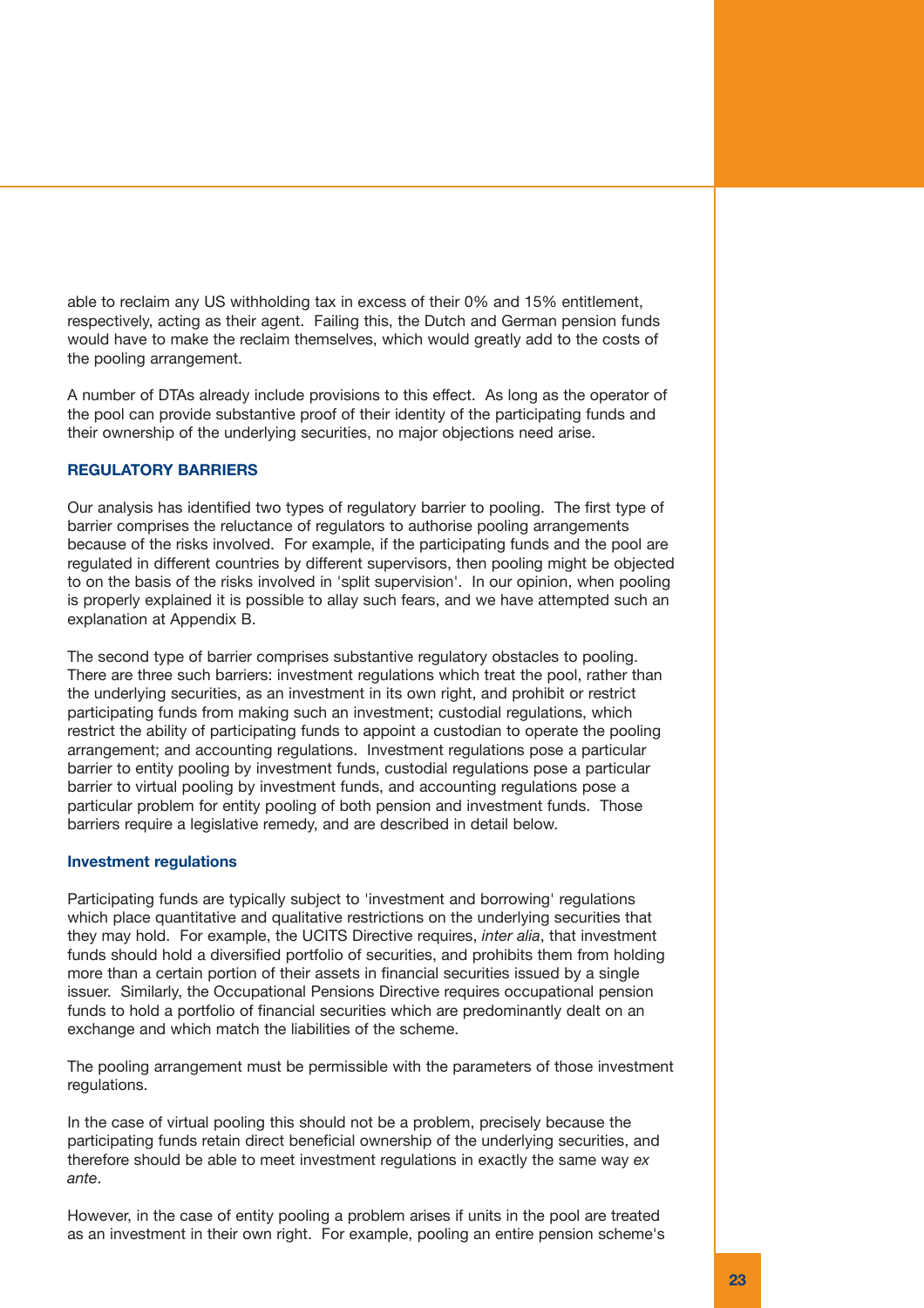assets, or a specific asset class of a pension scheme into a pool, could be interpreted as an investment of 100% of the pension scheme's assets, or of its assets in that asset class, into one security - namely, the shares or units of the pool - and thus be in breach of diversification requirements applicable to the pension scheme. Furthermore, since the units in the pool are usually dealt directly with the fund manager, the investment would also be in breach of the requirement that the pension scheme predominantly invest in securities dealt on an exchange.

In order to address this problem one should be able to 'look through' the pool to the underlying portfolio of securities for the purposes of the relevant investment regulations. This would require the investment management and compliance oversight functions to systematically look through the pool, down to the underlying portfolio, for the purpose of calculating diversification ratios.

The Occupational Pensions Directive appears to permit look through in the case of entity pooling by pension funds. Following a meeting on 22 October 2004 of the European Commission and Member States to clarify certain provisions of the Occupational Pensions Directive, it was stated that:

"Indirect investments via collective investment vehicles where underlying assets are traded in regulated markets, should be treated as being equivalent to direct investment on regulated markets, based on a 'look through' principle."

However, there is no equivalent look through provision in respect of entity pooling by investment funds in the UCITS Directive. Indeed, the Directive regards entity based pooling arrangements as an investment in a collective investment fund which itself is subject to strict concentration limits (i.e. the fund of funds rules). This aspect of the UCITS Directive would therefore require amendment in order to permit entity based pooling by investment funds. Since the principle of look through has been agreed in the case of pension funds, it seems reasonable to suppose that it might similarly be agreed in the case of entity pooling by investment funds.

#### **Custodial regulations**

Participating funds are typically subject to regulations which require them to appoint an approved custodian for the purpose of safekeeping their underlying portfolio of securities. The pooling arrangement must be possible within the parameters of those custodial regulations.

In the case of pension funds, Article 19.2 of the Occupational Pensions Directive specifically provides pension funds considerable discretion in the choice of custodian:

Member States shall not restrict institutions from appointing, for the custody of their assets, custodians established in another Member State and duly authorised in accordance with Directive 93/22/EEC or Directive 2000/12/EC, or accepted as a depositary for the purposes of Directive 85/611/ EEC.

Custodial regulations should not, therefore, act as a barrier to pension fund pooling:

However, in the case of investment funds, Member States may make regulations which have the effect of limiting the choice of custodian in one of three ways: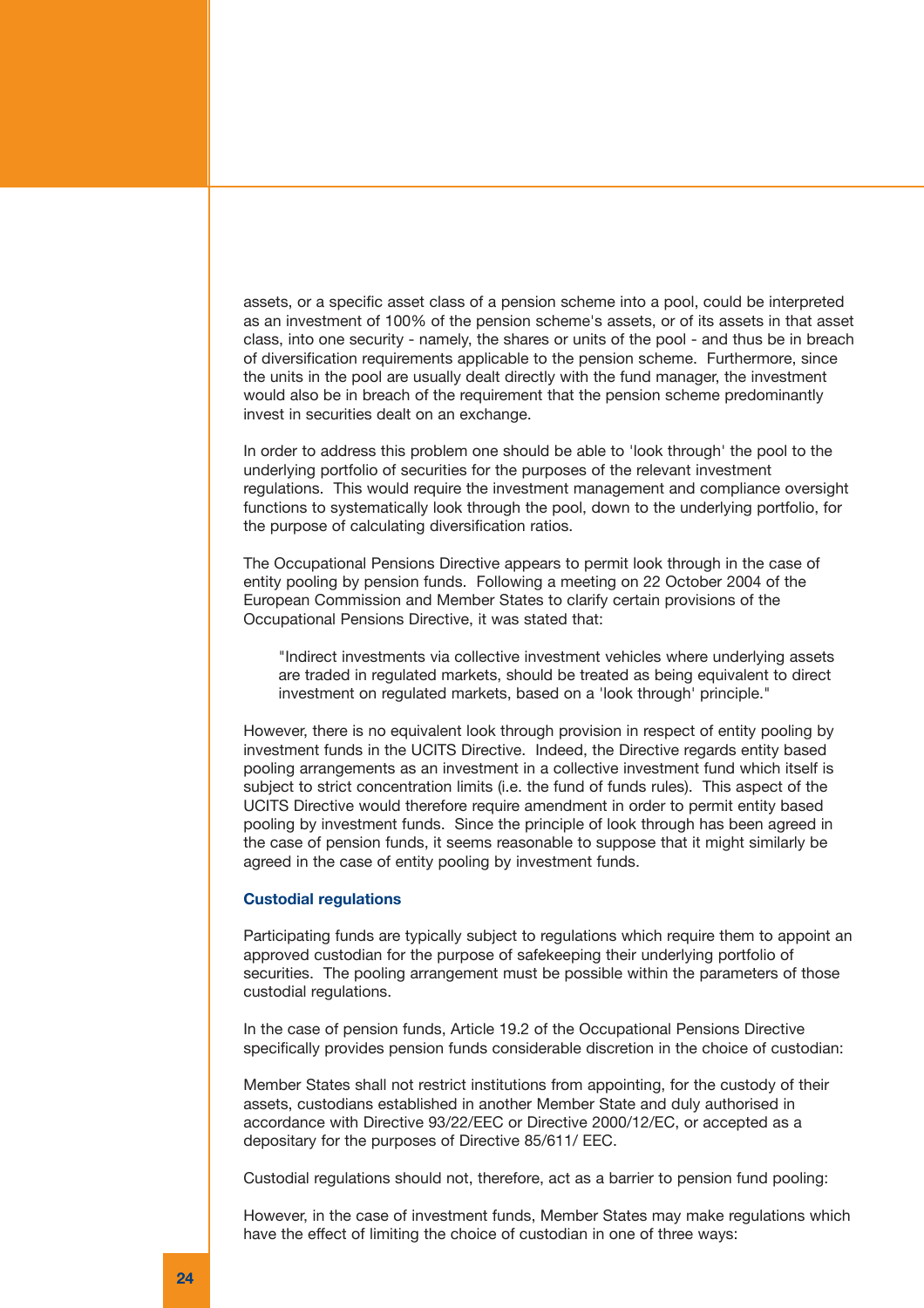- Some countries require that the custodian be domiciled in the same country as the investment fund. A.
- Some countries require that the underlying portfolio of securities be held directly by the appointed custodian. If this is impractical or does not correspond to the conventions of the home market of an underlying security, it may be held with an agent domiciled in the local market of the asset (the 'subcustodian'), specialized in safekeeping securities of that local market, and participating in safekeeping and ownership transfer arrangements and conventions of the local market. B.
- Some countries require that subcustodians (as described in B above) be appointed via a direct contractual relationship between the appointed custodian and the local agent. In these cases, intermediary custodial agents ("global subcustodian" or "regional subcustodian") would contravene this requirement and are therefore not permitted. C.

In the case of entity pooling by investment funds, these custodial regulations should not be a problem. The participating fund will retain its *ex ante* custodial arrangement, and the pool will enter into its own custodial arrangement. There is no reason to suppose those custodial arrangements will be compromised by the pooling arrangement, any more than is the case with a funds of funds.

However, in the case of virtual pooling of investment funds where any of the above restrictions apply and the participating funds are regulated in different jurisdictions, the ability to appoint a common custodian, and thus the ability to pool assets using virtual techniques, is inhibited, and custodial arrangements must be structured so as to comply with the requirements of each of the concerned jurisdictions. Classically, this problem can be circumvented through the appointment of a common "global subcustodian" by the respective appointed custodians. The "global subcustodian" would have all the pooled assets on its books, and would in turn itself appoint local market agents (subcustodians) in the respective local markets. This arrangement complies with restrictions A and B. Restriction C, however, remains unsolved. To the extent that only one jurisdiction in the virtual pooling structure (for example, Luxembourg) imposes this restriction, a solution can be found by appointing the appointed custodian of the entity of that jurisdiction as "global subcustodian". To the extent that more than one jurisdiction in the pooling structure imposes restriction C, virtual pooling of investment funds may not be possible due to the inability to lodge the underlying portfolio of securities with a common custodian.

The European Commission recently published a Communication<sup>18</sup> which has some bearing on this issue. The Communication notes that:

"The [UCITS] Directive… specifies that the depositary must have its registered office, either in the same Member State as the authorised fund manager (management company or investment company), i.e. the Member State where the UCITS is authorised, or in another Member State, provided it has a branch in the UCITS ' Member State - it is then subject to the local UCITS competent authorities' approval and "public control". This is restrictive in the modern Internal Market."

The Communication therefore proposed that investment funds should be free to

<sup>&</sup>lt;sup>18</sup> Communication of the European Commission, COM 2004(207), "Regulation of UCITS Depositaries in the Member States"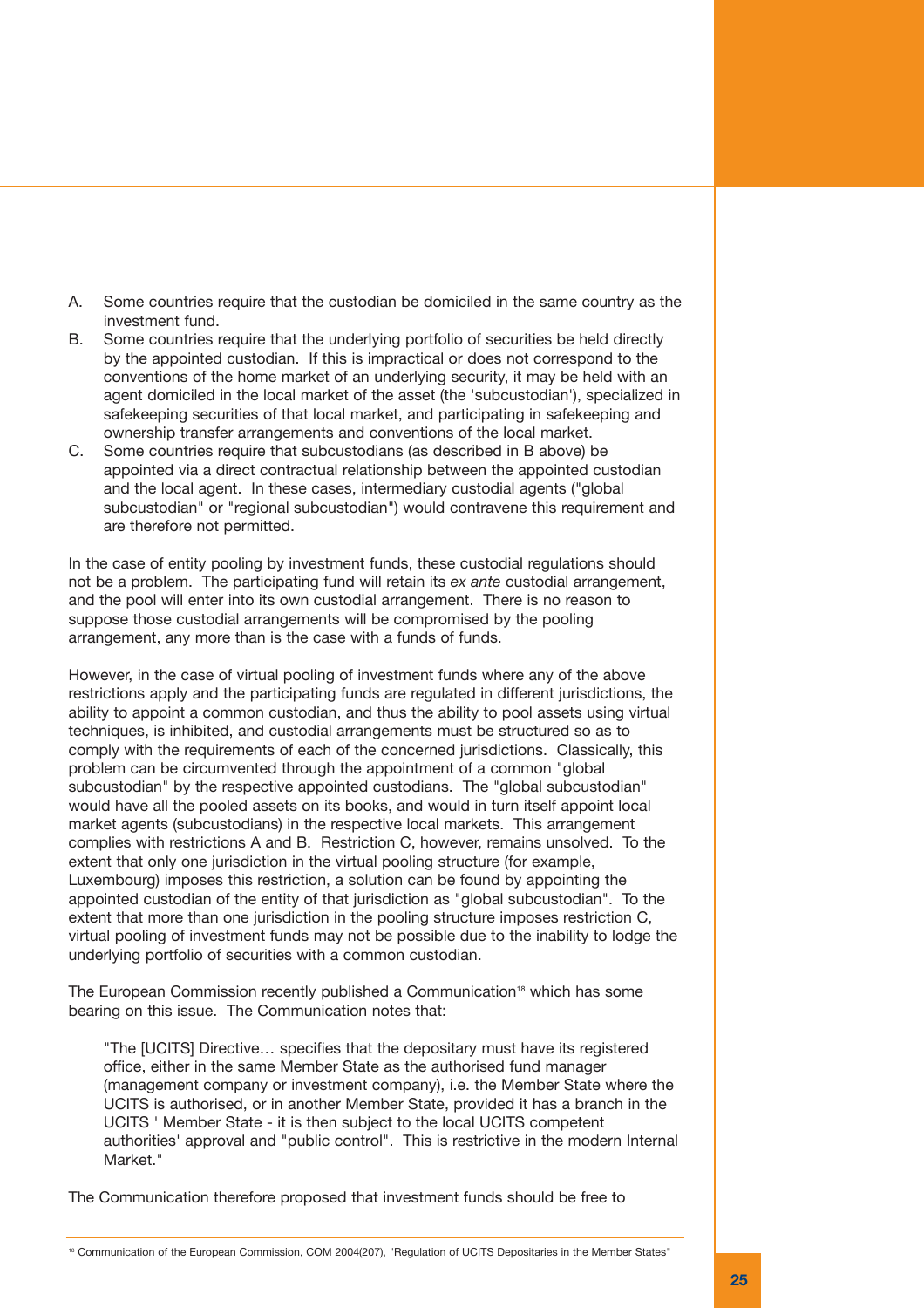appoint approved depositaries from other Member States, in much the same way as pension funds are now permitted to appoint approved custodians from other Member States. The Expert Group on Asset Management also recommended liberalising the single market for depositary services, by providing UCITS with the freedom to appoint cross-border depositaries. This would ultimately provide a solution to the virtual pooling of investment funds: insofar as a Member State prohibits an investment fund's depositary from appointing a global subcustodian, depositaries from that Member State are unlikely to be chosen to provide depositary services to investment funds that utilises virtual pooling.

In fact, the recommendation of the Communication and the Expert Group goes some way beyond what would be required for virtual pooling of investment funds, since all that is required is the freedom to appoint a custodian - a sub-set of the services provided by a depositary. Indeed, it makes sense to distinguish the various services provided by depositaries, because it is likely to prove much less politically controversial to liberalise custody, than, say, oversight. After all, the Occupational Pensions Directive provides a precedent for liberalising custody.

Alternatively, it might be possible to address this issue by prevailing upon those Member States which currently restrict the choice of approved custodian to amend their domestic regulations.

#### **Accounting and performance**

Participating funds must account for their underlying investments in accordance with the Generally Accepted Accounting Principles (GAAP) of the country in which they are domiciled. For example, UK domiciled investment funds must account for their investments under UK GAAP and French domiciled investment funds must account under French GAAP. (Similarly they must report fund performance according to local regulations.) GAAP differs from country to country, and consequently participating funds' financial statements vary. Although over time GAAP is likely to converge (most probably on International Accounting Standards), until that time, participating funds domiciled in different Member States will continue to account for their underlying investments in slightly different ways.

Interposing a pool between the participating funds and their underlying portfolio of securities should not disrupt the way in which the participating funds account for their investments (or report their performance).

In the case of virtual pooling this should not be a problem, precisely because the participating funds retain direct beneficial ownership of the underlying securities (and therefore should be able to continue to account for their underlying investments in exactly the same way *ex ante*). Of course, the pooling provider will have to invest in complex and sophisticated technologies that take account of variations in accounting standards between the participating funds, and this is likely to be expensive. It may also have tax implications, since the tax status of a participating fund is sometimes contingent on it adopting certain approved accounting conventions (e.g. in Germany). Nevertheless, the market is likely to find a solution to these problems.

The case of entity pooling is a little more complex. On the one hand, entity pooling should not give rise to any particular accounting issues, because the participating funds should have no difficulty in accounting for their investment in units in the pool.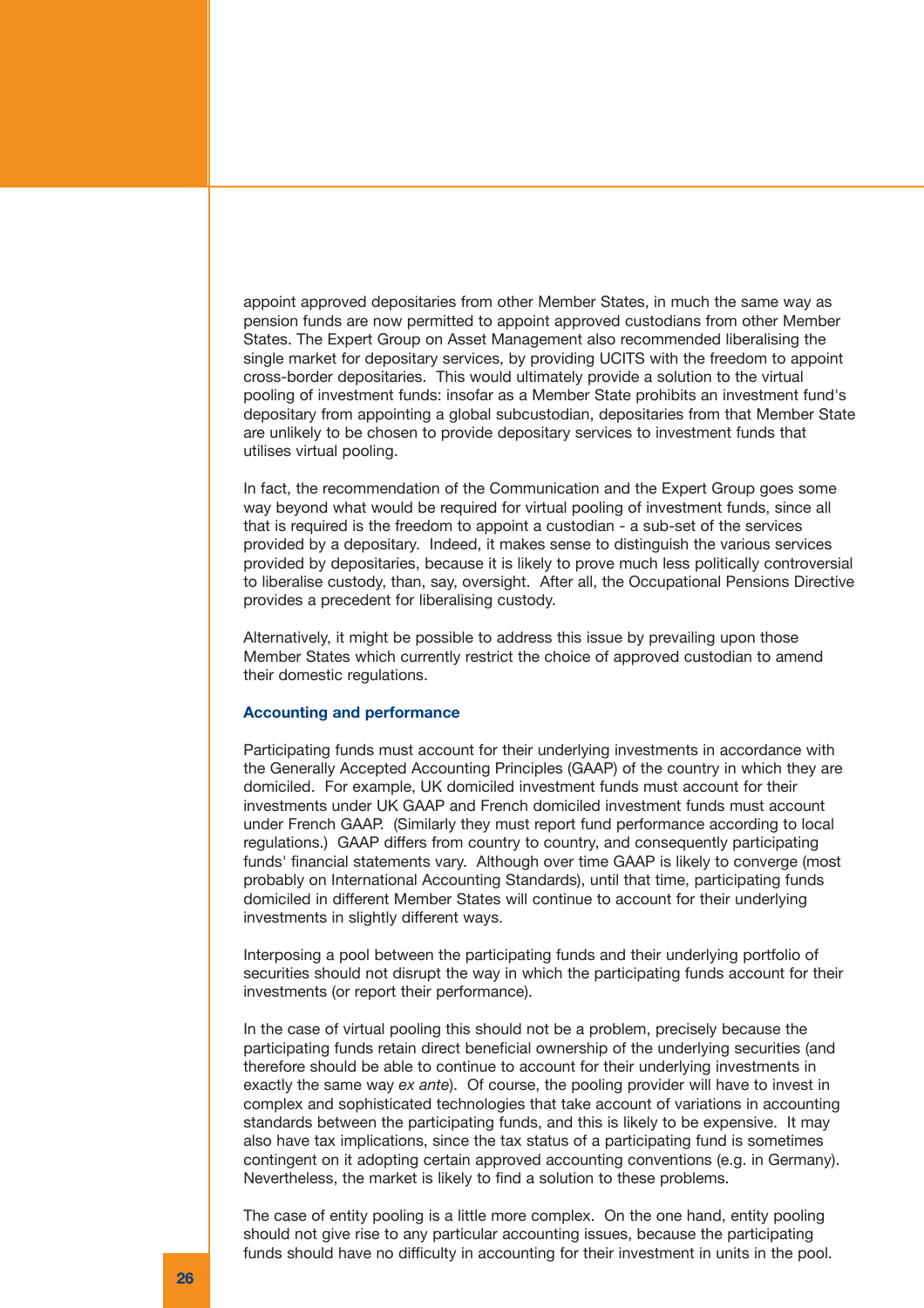But on the other hand, if the participating funds merely report their interest in the pool, this would deprive beneficiaries of the participating funds of important information that is to say, beneficiaries may legitimately expect the financial statements of the participating funds to report the underlying portfolio of the pool, rather than merely units in the pool.

In order to address this problem, participating funds should be required to account (and report performance) as though they had a direct participation in the underlying portfolio of the pool, and pools should only be authorised if they can provide such relevant information to the participating funds. This could be dealt with by regulators in their appropriate 'level 3' committees, the Committee of European Insurance and Occupational Pensions Supervisors (CEIOPS) and the Committee of European Securities Regulators (CESR), respectively.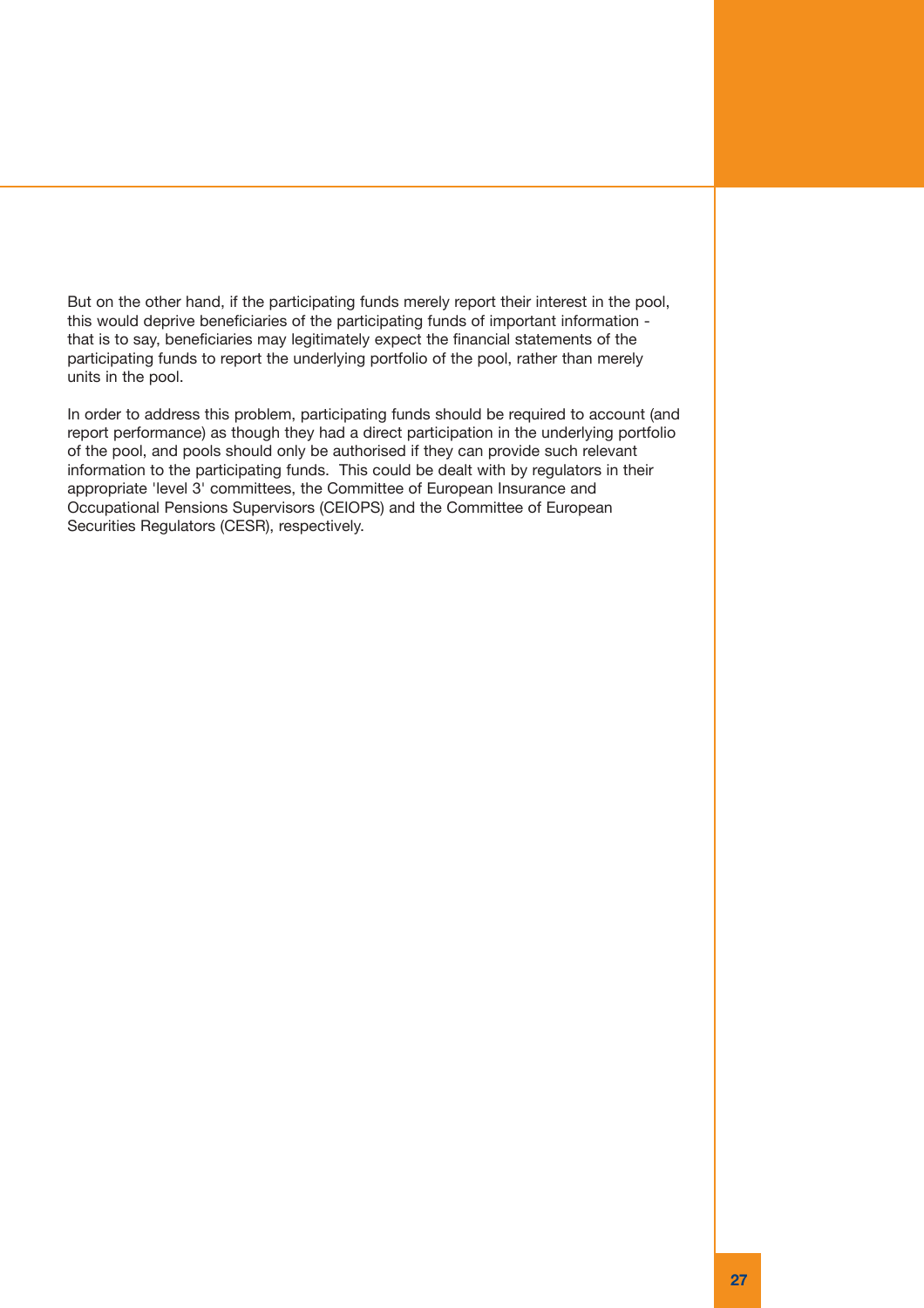# CHAPTER IV: NEXT STEPS

From the foregoing analysis of the barriers to pooling, it can be seen that the next steps to achieve entity based pooling are quite different from those required to achieve virtual pooling, and the next steps to achieve investment fund pooling are different from those required to achieve pension fund pooling. The following diagram summarises the differences:

|                               | <b>INVESTMENT FUNDS</b>                                                                                                                                                                                                                                                                    | <b>PENSION FUNDS</b>                                                                                                                                                                                        |
|-------------------------------|--------------------------------------------------------------------------------------------------------------------------------------------------------------------------------------------------------------------------------------------------------------------------------------------|-------------------------------------------------------------------------------------------------------------------------------------------------------------------------------------------------------------|
| ENTITY POOLING                | <b>Withholding tax</b><br>The pool must be considered<br>fiscally transparent for withholding<br>tax purposes.<br><b>Investment regulations</b><br>The UCITS Directive must be<br>amended to permit entity pooling.<br><b>Accounting and performance</b><br>CESR must advise on accounting | <b>Withholding tax</b><br>The pool must be considered<br>fiscally transparent for withholding<br>tax purposes.<br><b>Accounting and performance</b><br>CEIOPS must advise on<br>accounting and performance. |
| <b><i>JIRTUAL POOLING</i></b> | and performance.<br><b>Custodial regulations</b><br>The UCITS Directive must be<br>amended to give UCITS the<br>freedom to appoint custodians on<br>a cross-border basis.                                                                                                                  |                                                                                                                                                                                                             |

This summary indicates that action will be required from three parties to enable pooling.

First, the European Commission will need to act to amend the investment and borrowing powers and custodial provisions of the UCITS Directive. Fortunately, the Commission is already engaged in the process of identifying aspects of the UCITS Directive which require amendment as part of the 'UCITS review' mandated by Article 2 of the UCITS 'Product' Directive<sup>19</sup>, which, amongst other things, requires the Commission to:

<sup>19</sup> 2001/108/EC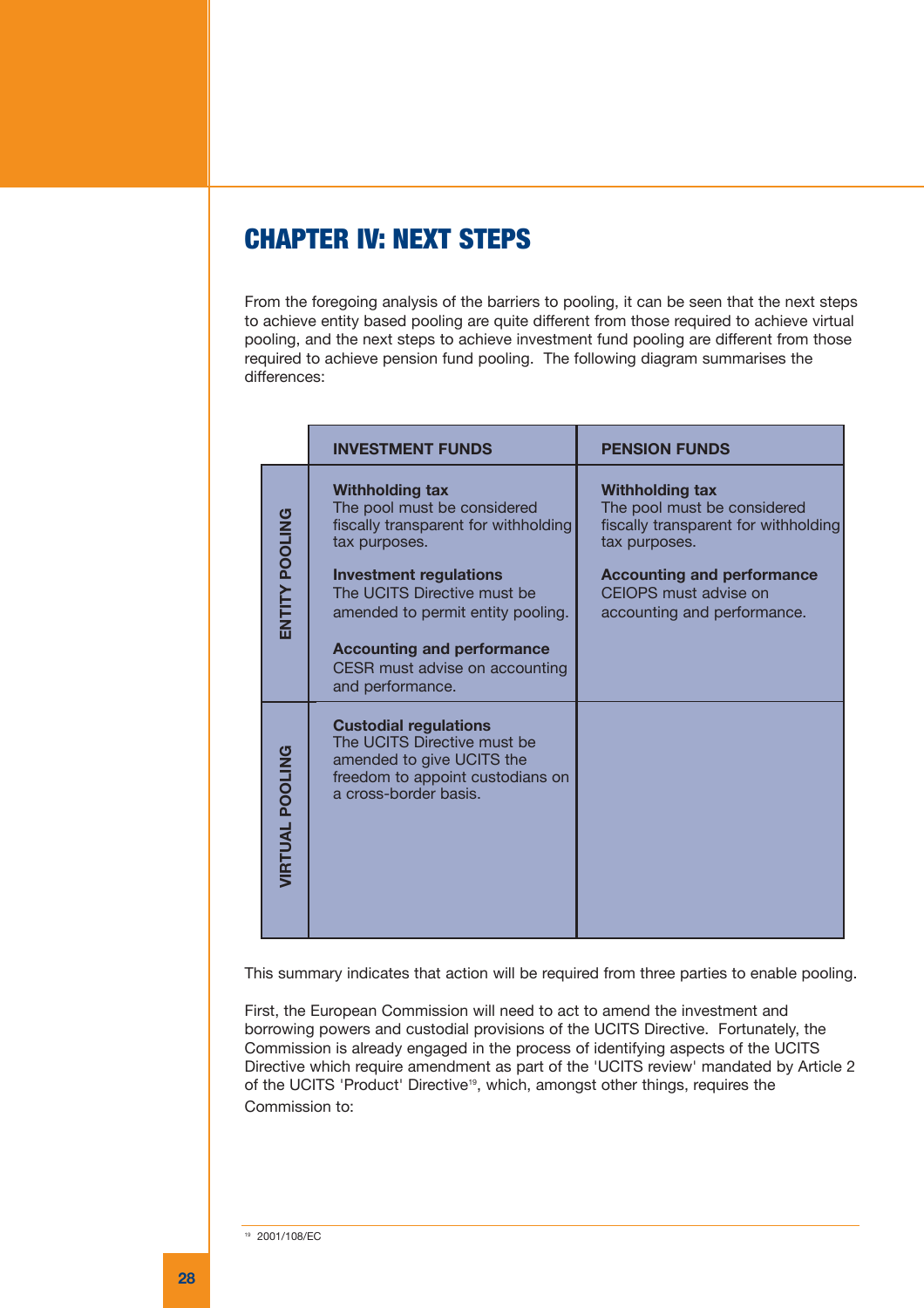"…review the scope of the Directive in terms of how it applies to different types of products (e.g. institutional funds, real-estate funds, master-feeder funds [i.e. pooling arrangements] and hedge funds); the study should in particular focus on the size of the market for such funds, the regulation, where applicable, of these funds in the Member States and an evaluation of the need for further harmonisation of these funds".

We urge the Commission bring forward measures to permit virtual and entity pooling, as part of this work.

Second, investment and pension fund regulators need to be familiarised with pooling techniques. We therefore recommend that CESR and CEIOPS be requested by the European Commission to host a discussion on pooling, including practitioners, amongst Member State regulators. Regulators of those Member States which already permit pooling can be expected to take an active role in explaining to other regulators how pooling works and how best it can be monitored and enforced. Indeed, such sharing of best practice and regulatory convergence was the rationale for establishing CESR and CEIOPS as 'level 3' committees. Pooling could prove an important opportunity to test that rationale, and to tackle any other regulatory issues which may arise.

Third, a common approach to fiscal transparency needs to be developed. As described in Chapter III above, we believe that this is best developed through the auspices of the OECD's Working Party No. 1 on Tax Conventions and Related Questions which is currently examining the application of the OECD Model Tax Convention to trusts, investment funds and certain other entities. The European Commission is an observer member of that working party and so may be able to take an active role in developing a way forward. Also, since some countries have already developed a 'mutual recognition'-type approach to fiscal transparency, they may be able to share their experiences with others.

### **CONCLUSION**

On 5 April 2005, Commissioner Charlie McCreevy gave a speech in which he observed:

"I am conscious that current UCITS legislation may entail missed opportunities for the industry: it doesn't provide for effective exercise of a wide range of single market freedoms or respond to the reality of a fast changing business. This translates into higher costs and a more limited range of opportunities for investors. In addition the current UCITS model does not seem to be able to keep pace with product innovation. The mandate to review the UCITS framework is motivated, among other things, by these considerations. The Commission's paper on UCITS is currently in preparation and will be published in the summer. It will conclude that no case currently exists for wholesale changes to the existing legislation. Instead the review will outline a number of steps that are envisaged to consolidate the existing UCITS framework. It will identify areas for short-term action and structural issues which warrant further monitoring. The industry will be asked to respond by November 2005 and only when those responses have been received will consideration be given to what amendments to the existing framework may be appropriate."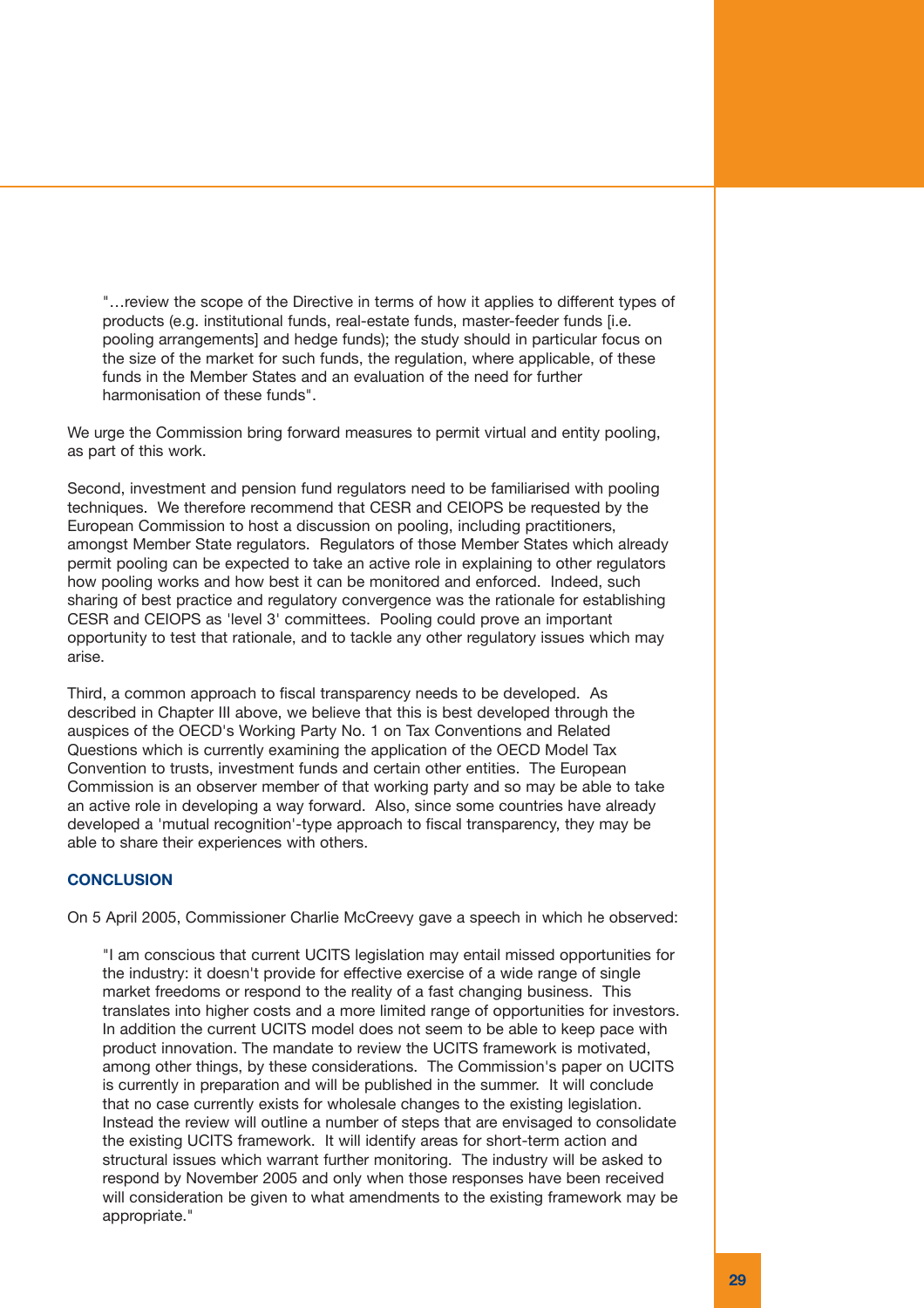We concur with this assessment. The single market for asset management is best advanced through incremental change to existing legislation, rather than wholesale reform. This report has identified the incremental reforms required to enable pooling by investment and pension funds, which, in turn will promote economies of scale in asset management, more sophisticated product development, better risk management, and a mechanism to adapt institutional asset management to developments in the fiscal treatment of pension funds.

This paper has *not* attempted to answer *all* the questions that would need to be addressed by a future regulatory framework for pooling, for example: how should a pooling arrangement be disclosed in the prospectuses of participating funds?; what supervisory approvals should be obtained in order to enter into or exit from a pooling arrangement?; what should be the precise legal and regulatory relationship between the pool and its participating funds?; how would the UCITS directive need to be specifically amended in order to permit pooling? should both the participating fund and its pool be certified as UCITS?; should there be a maximum and/or minimum threshold of assets to be invested by a participating fund in a pool? Rather, this paper attempts to define what is meant by pooling and discuss some of the principal fiscal and regulatory barriers that arise, in order to better inform an ongoing debate with the European Commission and other regulators.

We therefore hope that the Commission will look favourably on creating a regime for pooling as part of its ongoing work, and we stand prepared to provide whatever further technical or commercial assistance is required to help achieve that objective.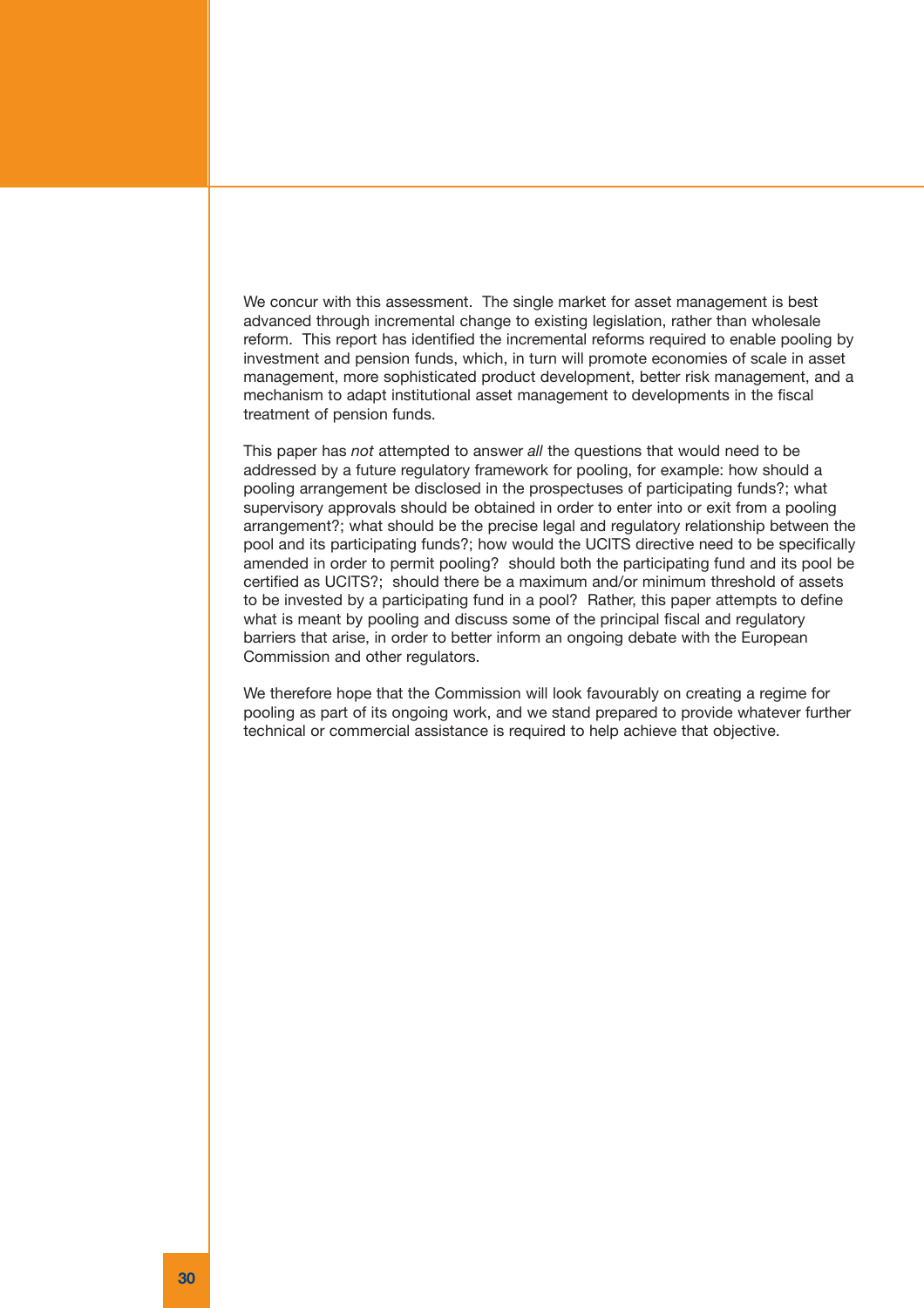# APPENDIX A - TAX ISSUES

This Appendix provides an analysis of the impact of pooling on direct tax, transfer tax and indirect tax.

# **DIRECT TAX**

Direct tax may arise on an investor in a participating fund in a number of ways. Income tax may arise on payments of dividends and interest by an investment fund to an investor (or, in similar vein, on benefits paid from a pension fund to a scheme beneficiary20); and capital gains tax may arise on disposals of shares/units in an investment fund. Inheritance tax may also arise on the value of investment funds or accrued pension benefits included within an investor's estate.

Direct tax regimes often discriminate against offshore funds, thus predisposing investors to locally domiciled funds. Pooling provides a solution to the problem of tax discrimination. By keeping local participating funds in place whilst managing their assets through a pool: investors continue to enjoy the same direct tax treatment *ex ante*; Member States retain control over tax administration; and asset managers approximate economies of scale.

However, although pooling can resolve tax discrimination, it may give rise to other direct tax issues.

#### **Income categorisation**

In most Member States, certain categories of income are taxed at different rates or in different ways in order to minimise double taxation. For example, because dividends are paid out of the taxed profit of a company, it would be inequitable to tax them a second time when received by investors. Therefore, dividends are usually partially relieved from tax when received by investors. Contrariwise, because interest payments are made from the gross profit of a company, they are usually fully taxed when received by investors. Other categories of income that are subject to a differential direct tax rate when received by investors in certain Member States include capital gains, rental income and income from derivatives. It is therefore important that investors know what category of income they are receiving from their investments. This is easy enough to monitor when they invest directly in a portfolio of securities. However, when they invest indirectly via an investment fund, income categorisation issues may arise.

There are numerous ways of resolving this issue. For example, in some Member States this issue is resolved by requiring investment funds to 'stream' their distributions to investors in proportion to the underlying income of the fund. For example, if an investment fund receives three-quarters of its income as dividends and one-quarter as interest, then an investor receiving a distribution of €100 from the fund will be taxed as though he had received €75 dividend income and €25 interest income. In other Member States this issue is addressed by treating the distribution by the investment fund to be of a type made by the majority of its underlying portfolio. For example, if an investment fund is predominantly invested in equities, then its distributions are treated as dividend payments, whereas if it is predominantly invested in debt securities, then

<sup>20</sup> Ordinarily, contributions paid to pension funds by corporate sponsors on behalf of employees are exempt from tax, i.e. the corporate sponsor is entitled to a tax deduction in respect of the contribution, and the employee is not assessed on the contribution as a benefit in kind. Some Member States do tax contributions e.g. Luxembourg. Other Member States tax contributions which are made to offshore pension funds, as described above.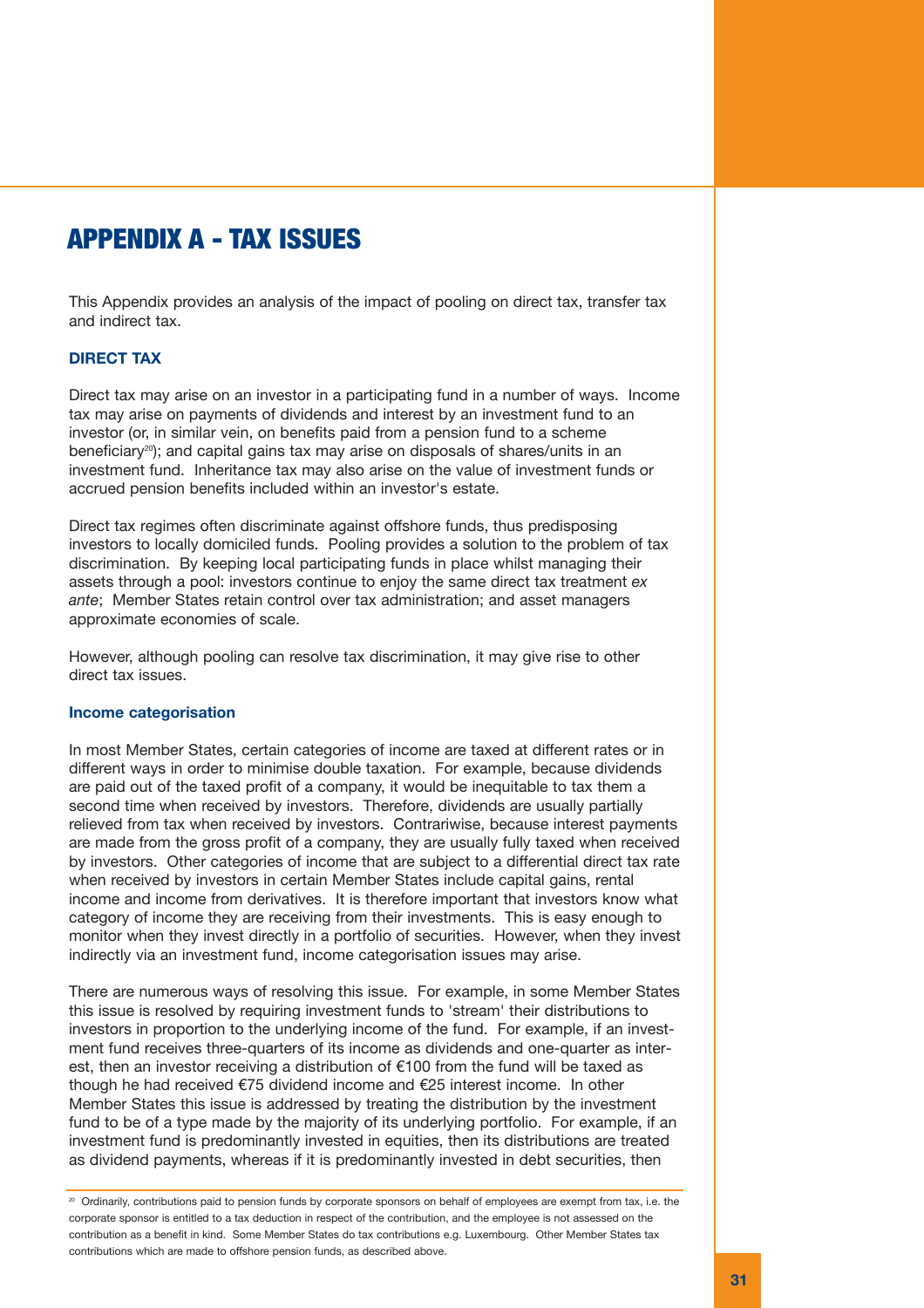its distributions are treated as interest payments.

Interposing a pool between a participating fund and its underlying portfolio of securities must not interfere with these various solutions to the issue of income categorisation.

In the case of virtual pooling this should not be a problem, precisely because the participating fund retains direct beneficial ownership of the underlying securities (and can therefore continue to either stream its income or assess its underlying portfolio).

In the case of entity pooling a problem may arise if distributions from the pool to the participating fund are characterised differently from a direct investment by the participating fund in the underlying securities. In order to address this problem the pool must be considered transparent for taxation purposes. In that way, the participating fund will be able to continue to 'stream' its distributions and/or assess whether it is predominantly invested in equities or debt securities in the same way as if it had invested directly in those securities.

#### **Direct tax on the primary/pool**

In principle, participating funds should not be subject to direct tax, otherwise income from the underlying portfolio of securities will be taxed twice: first, in the hands of the fund; and second, in the hands of the investor. To avoid such double taxation, participating funds are therefore generally exempted from tax. The mechanism for the exemption varies from Member State to Member State. For example, French SICAVs are fully exempt from tax on income and gains; UK OEICs are subject to corporation tax at 20% but may offset withholding tax deducted from dividend receipts and consequently rarely pay direct tax; Luxembourg ASSEPs are fully taxable other than on income from investments - which is the only type of income they receive; and Dutch pension funds are exempt from direct tax.

However, in certain instances direct tax may arise on the participating fund. For example: Italian pension and investment funds are subject to an annual tax (which is credited when calculating investor taxation); and UK investment funds are subject to tax when they receive foreign dividend income which is paid gross of withholding tax (such as dividends from Hong Kong, or from other offshore investment funds).

Interposing a pool between a participating fund and its underlying portfolio of securities should not increase the direct tax burden of the participating fund (if any), otherwise the pooling structure will inefficiently reduce the post tax returns to investors.

In the case of virtual pooling this should not be a problem: the participating fund will be subject to exactly the same direct tax burden as if it had invested directly in the underlying securities.

In the case of entity pooling a problem may arise if the pool is itself subject to any form of direct taxation. Fortunately, market forces may provide a solution to this problem: insofar as a Member State's tax regime adds to the direct tax burden, that Member State is less likely to be chosen as a country of domicile for the pooling entity.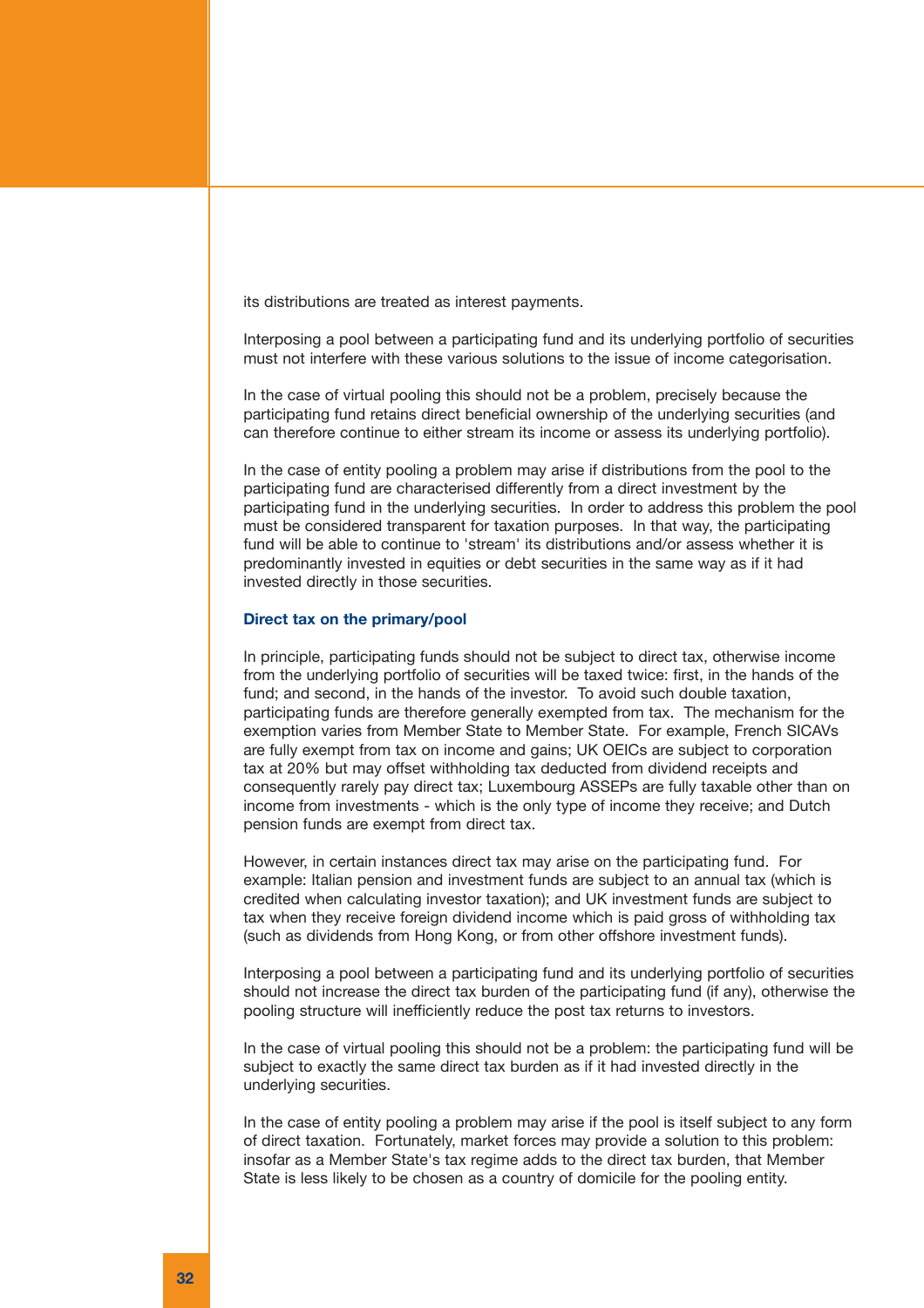# **TRANSFER TAX**

Certain Member States charge transfer tax on the purchase and sale of financial securities. For example, in the United Kingdom stamp duty reserve tax is assessed on the purchase and sale of UK registered equities.

### **Transfer tax on the re-allotment of a portfolio of securities**

Interposing a pool between a participating fund and its underlying portfolio should not increase the transfer tax paid on the purchase and sale of securities in that portfolio.

In the case of entity pooling this should not be a problem: the pool will continue to purchase and sell the underlying portfolio in the same way as if the participating fund had invested directly, and no incremental transfer tax should arise merely by virtue of the pooling arrangement.

In the case of virtual pooling a problem may arise when assets are re-alloted between participating funds following a cash contribution. As described in Chapter I, virtual pooling solutions employ an IT package to provide the investment manager with a consolidated asset management report of all the assets belonging to the participating funds. The IT package also carries out a double allotment process: one allotment process 'distributes' the proceeds of the global investment/divestment decisions taken by the investment manager amongst the participating funds; the other allotment process adjusts the participating fund portfolios further to subscriptions, redemptions, conversions or distributions. The second allotment process can give rise to transactions between participating funds, following a subscription of cash. Consider the following example.

|                |                                                                                                                                                                                                        | <b>Fund A</b>                                                                         | <b>Fund B</b>                                                                                |
|----------------|--------------------------------------------------------------------------------------------------------------------------------------------------------------------------------------------------------|---------------------------------------------------------------------------------------|----------------------------------------------------------------------------------------------|
| To             | Funds A and B each have net<br>assets of €1000 which are<br>virtually pooled. A and B are<br>wholly invested in BP shares<br>worth €1 each.                                                            | 1000 €1 BP shares<br>$(1000/2000 \times 2000)$                                        | 1000 €1 BP shares<br>$(1000/2000 \times 2000)$                                               |
| $T_{1}$        | Fund A receives a cash<br>contribution of $€50$ . In<br>aggregate, funds A and B now<br>contain 2000 BP shares worth<br>€1 each and €50 cash. The<br>entitlements of funds A and B<br>are re-allotted. | 1024 €1 BP shares<br>$(1050/2050 \times 2000)$<br>€26 cash<br>$(1050/2050 \times 50)$ | 976 $\notin$ 1 BP shares<br>$(1000/2050 \times 2000)$<br>€24 cash<br>$(1000/2050 \times 50)$ |
| T <sub>2</sub> | The $\epsilon$ 50 cash contribution is<br>used to purchase 50 BP shares<br>worth $€1$ each.                                                                                                            | 1050 €1 BP shares<br>$(1050/2050 \times 2050)$                                        | 1000 €1 BP shares<br>$(1000/2050 \times 2050)$                                               |

As a consequence of the re-allotment process, fund B first "sells" then "reacquires" 24 €1 BP shares to/from fund A in exchange for €24 cash. Conceptually, this is no different to what happens within a participating fund when a new investor purchases shares/units for cash i.e. existing investors' share of the underlying portfolio are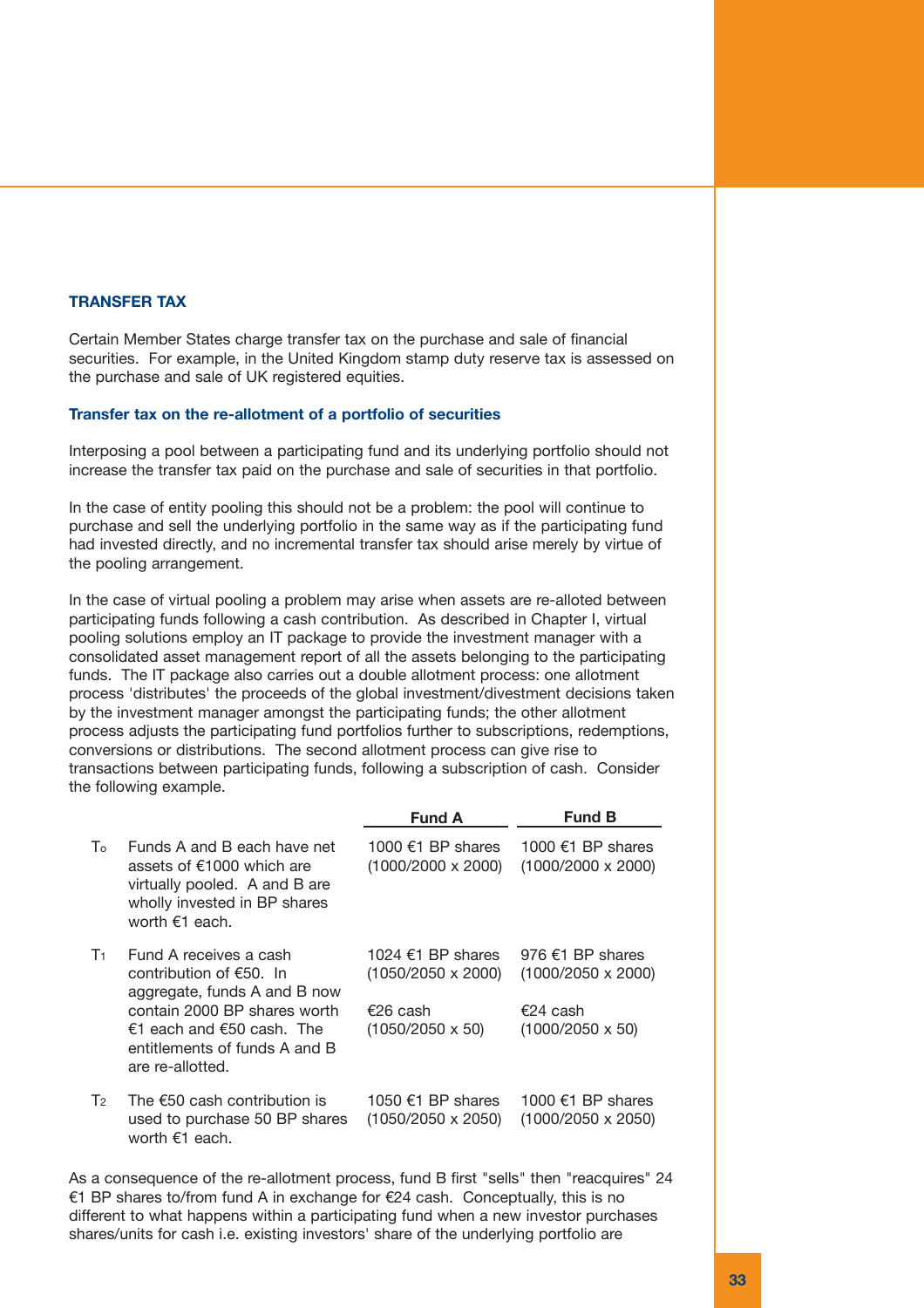temporarily 'diluted' with cash until such time as the cash is invested. Although the re-allotment process does not give rise to any *a priori* regulatory issues, it does result in a large number of apparent transactions between the participating funds (i.e. every time there is a cash subscription). Although transaction tax should in principle only be assessed on the €50 subscription that is used to purchase BP shares, there is a risk that the €24 re-allotment transactions between fund A and B might also be assessed. If so, the virtual pooling structure will inefficiently reduce the post tax returns to investors.

Market forces may resolve this issue: after all, to the extent that a Member State assesses transfer tax on the re-allocation of financial securities between participating funds, it will inequitably add to the cost of capital of locally registered companies. In order not to disadvantage local enterprise, it seems likely that that the Member State would therefore endeavour to provide a more equitable basis for assessing the transfer tax. Failing that, investment managers are likely to turn to synthetic instruments to maintain exposure to the underlying investment and avoid such costs. However, this isn't always possible for example, because of regulatory investment restrictions from investing in such instruments which can increase the risk profile of the fund. It can also lead to sub-optimal performance/benchmark tracking errors.

#### **Transfer taxes on the participating fund and the pool**

Notwithstanding transfer taxes on the underlying portfolio of securities, transfer taxes may also arise on the purchase and sale of units in a fund. Interposing a pool between a participating fund and its underlying portfolio of securities must not increase the transfer tax paid on purchases and sales of units in the pooled funds.

In the case of virtual pooling this should not be a problem: the pool is not a legally constituted entity and so transfer tax on units in participating funds will not change merely because those participating funds pool their assets.

In the case of entity pooling a problem may arise if units in the pool are assessable to transfer tax. Fortunately, market forces may provide a solution to this problem: insofar as a Member State's tax regime adds to the transfer tax burden of a pool, that Member State is less likely to be chosen as a country of domicile for a pool.

### **INDIRECT TAX**

Interposing a pool between a participating fund and its underlying portfolio of securities should neither increase nor decrease the VAT treatment of expenses charged to the participating fund. If the amount of VAT increases, then investors will be disadvantaged, whereas if the amount of VAT decreases then governments are likely to resist the pooling solution (since it will reduce their tax receipts).

In the case of virtual pooling this should not be a problem, precisely because the participating funds continue to bear the same expenses (and consequential VAT treatment) *ex ante*.

In the case of entity pooling a problem may arise if the pool is treated differently than the participating funds. This in turn will depend on whether those participating funds are investment funds (e.g. UCITS) or pension funds.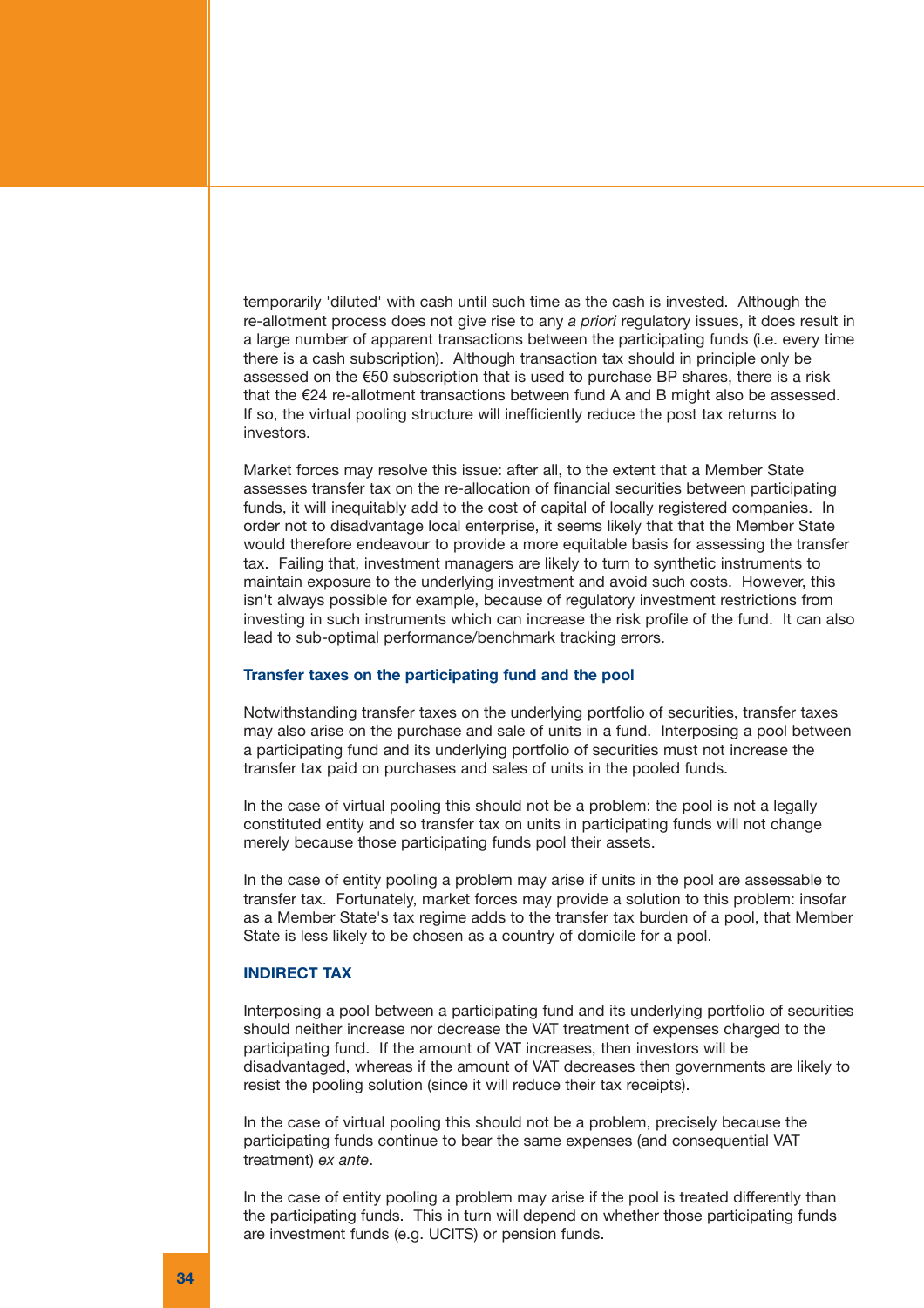In principle, the Sixth VAT Directive exempts 'special investment funds' from VAT. So in the case of entity pooling, the pool would also need to be treated as a special investment fund in order to make sure there was no difference in the overall VAT treatment. However, the definition of special investment fund is left to Member States, and each country has different criteria. Most make their definition by reference to the UCITS Directive but Austria, for example, requires that the special investment fund be managed by someone with a banking licence. In some countries (e.g. Luxembourg) it is the designation in the home jurisdiction of the fund that determines whether VAT is to be levied or not by the investment manager whereas in others (e.g. the UK) the domestic designation of the fund is not relevant.

In the case of cross-border provision of investment management services to pension funds, the VAT treatment generally depends on whether they are regarded as being 'in business' or not. In those countries that regard pension funds as being in business, the supplier of the investment management service, would not levy VAT when charging the pension fund (albeit, depending upon the treatment of the pension fund in its home jurisdiction, the pension fund could be subject to a payment of VAT under the 'reverse charge' mechanism). In those countries that do not regard pension funds as being in business, VAT would generally be levied on investment management services by the supplier. It is hard to see how these differences could be reconciled in the case of entity based pooling.

A more consistent VAT treatment would assist entity pooling at an EU level through simplifying and reducing the administrative burden of having to apply different charging methods to investors according to their jurisdiction. Because VAT (unlike direct taxation) is harmonised, this is a feasible option. In particular, uncertainty in the marketplace surrounding the definition of terms in VAT legislation such as what constitutes "management" for example, particularly in the context of outsourced activities has not helped pooling through complicating the commercial arrangements/basis upon which the pooling is undertaken. It is understood that the European Commission proposes to clarify certain key definitions in the Sixth VAT Directive, so this problem may diminish going forward.

Alternatively, either all expenses should continue to be charged to the participating fund and none to the pool (although this may not be commercially feasible), or the pool must be considered transparent for taxation purposes and therefore its expenses allocated to the participating fund for VAT purposes.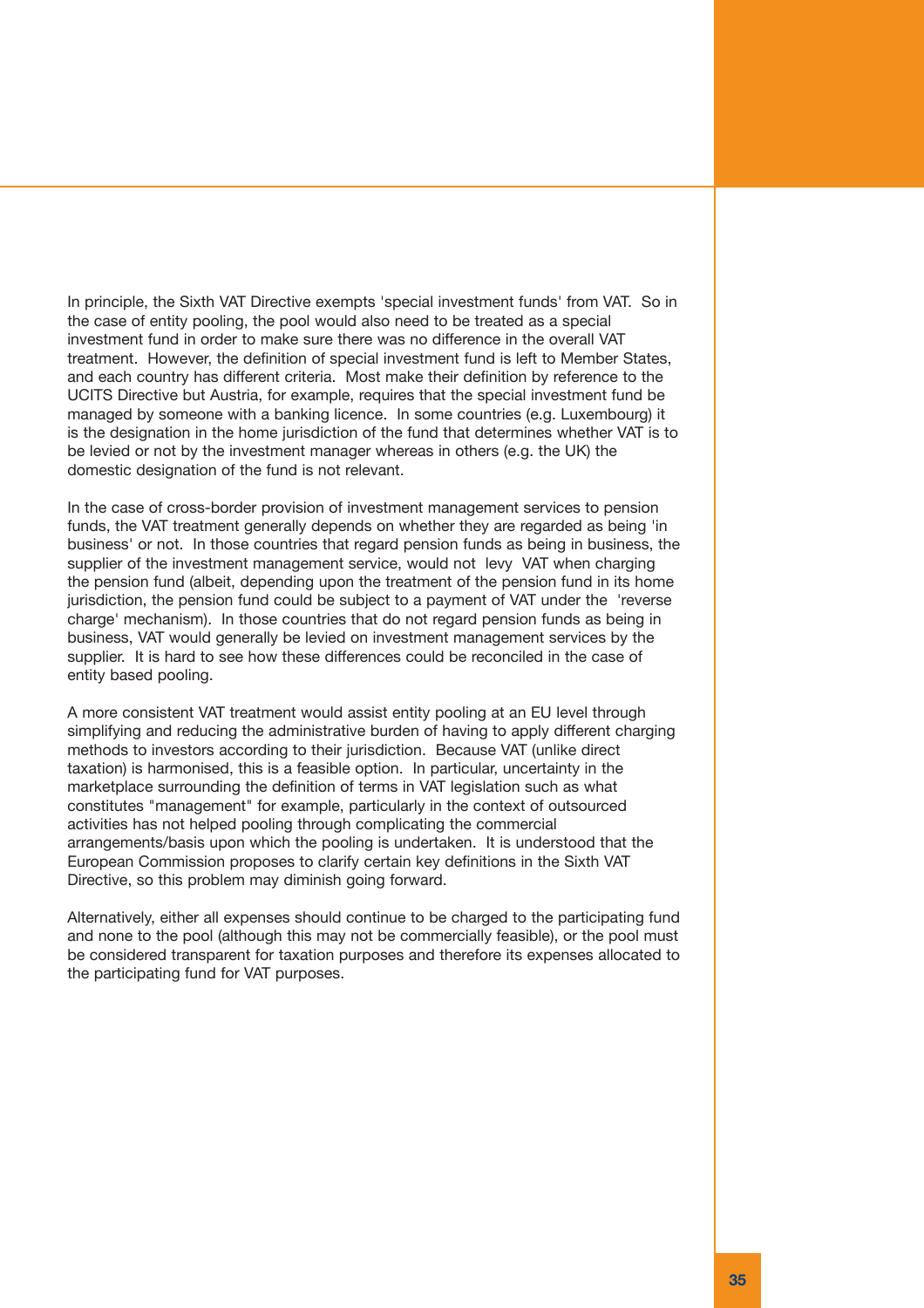# APPENDIX B - STAKEHOLDER EDUCATION

Our analysis has identified the need to educate stakeholders about certain aspects of pooling which are commonly misunderstood and, on that basis, are used to object to pooling. This appendix identifies the most common such objections.

## **Split supervision**

Traditionally, the most common objection to pooling was that it would result in 'split supervision' if the participating funds and the pool were regulated by different supervisors in different countries. However, if the participating fund and the pool each have their own separate management companies, then the pooling arrangement will no more give rise to split supervision than is already possible following recent amendments to the UCITS Directive which permit funds of funds - that is to say, a UCITS (and its management company) which is regulated in one country is now permitted to invest all of its assets in UCITS (and their management companies) which are regulated in other countries. If, on the other hand, both the participating fund and the pool share the *same* management company then split supervision will, indeed, arise. However, split supervision in this sense will only be possible if the management company passport is broadened, which is part of a different debate to pooling *per se*.

#### **Joint trading**

In certain countries, regulators demand that an investment manager who places a global order in the market on behalf of several clients (i.e. in this context, several pooled participating funds) allocates the securities bought through this global order in advance (*ex-ante*). The rationale for this rule is that it prevents the investment manager from favouring one of its clients by allocating the proceeds of the global purchase at point in time where the trend of the market is known (*ex-post*).

In general, pooling arrangements need not fall foul of such requirements providing the criteria on which the partition of the purchased assets is made, are objective. As long as the criteria governing how the global order should be split are clear, specified in advance and may not be changed at the sole discretion of the investment manager, there should be no reason for the regulator to prohibit joint trading on behalf of pooled funds.

#### **Allocation of transaction costs**

Two types of transaction costs may arise: investment transaction cost; and re-allotment transaction costs.

Investment transaction costs arise as a result of investment decisions made on behalf of the participating funds by the investment manager. The cost of investment transactions are borne by each participating fund in proportion to its participation in the pool. For instance, participating funds A and B are pooled. A has a portfolio worth €400million whereas B has a portfolio worth €600million. If the investment manager to A and B places a global order on the market for 1000 BP shares, A will receive 400 shares and B 600. The investment transaction cost will be borne in the ratio 40:60 by A and B respectively. This is clearly an equitable allocation of transaction costs.

Re-allotment transactions arise as a consequence of subscriptions and redemptions to/from virtually pooled participating funds (see the narrative dealing with transfer taxes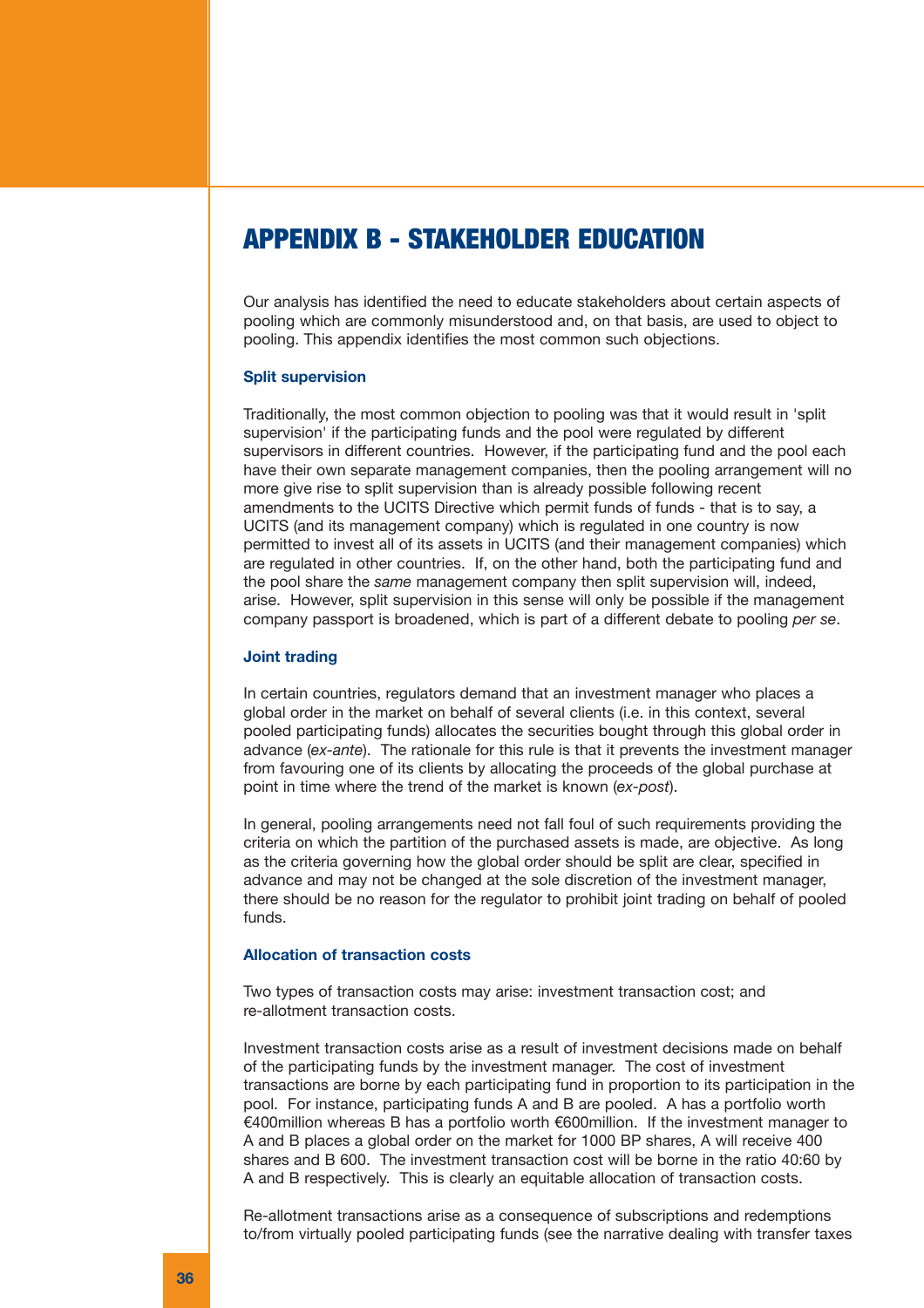in Appendix A). As a result of a re-allocation, one participating fund automatically acquires securities from other pooled participating funds at no transaction cost. The subscription cash that triggers the re-allotment process is then invested in the market and new securities are bought by the investment manager on behalf of the participating funds, and the consequent transaction cost is shared between the participating funds on a pro rata basis as described above. Hence a pooled fund that has just transferred securities to other pooled funds, is obliged right after that to re-invest this cash and pay transaction cost on these new investments. If this is not closely monitored, it may lead to abnormal situations if not situations that are detrimental to one or several of the pooled entities.

Most experts agree on the fact that these situations are inherent to pooling techniques of all kinds (the functioning of investment funds, for instance, raises the same issue) and that they are acceptable as long as: it is not always the same pooled entity that is subscribed with cash and obliged to reinvest afterward; and, the subscriptions that trigger the rebalancing process do not represent too high a percentage of the pooled entities. It falls within the fiduciary duty of the pooling operator to follow-up on the inflows and outflows of cash and make sure that the advantages that each pooled entity is getting from the pooling arrangement are greater than the inconvenience or increase in cost caused thereby, and, to establish compensating measures to ensure equitable treatment of participating funds.

In cases where the investment manager believes the situation is detrimental to one of the pooled entities, e.g. a very large subscription is forecasted into another pooled entity, it could decide to suspend the pooling arrangement or to invest the incoming cash outside the pooling arrangement.

### **Operational risk**

Pooling increases the operational complexity of asset management, and therefore also necessarily increases operational risk. For example, in the case of virtual pooling, there is a risk that the complexity of reporting under different countries' GAAPs will result in reporting errors. And in the case of entity pooling, not only must the pool correctly report its portfolio transactions, but that information must also be passed through to the participating funds and correctly reported there as well.

However, both the UCITS Directive and the pending Capital Requirements Directive require asset managers to hold capital against their operational risks and vary that capital requirement in proportion, as those asset managers can demonstrate advanced risk management processes and procedures. Therefore, there is already an appropriate regulatory remedy to the operational risk, whether arising as a consequence of pooling or otherwise, and deep expertise in the management of operational risk in relation to virtual and entity pooling.

### **Corporate governance**

Pooling increases the number of intermediaries between institutional investors (in this context, the participating funds) and their underlying investments. This can make it more complex to exercise voting rights, and therefore participate in corporate governance. However, the European Commission's recent consultation on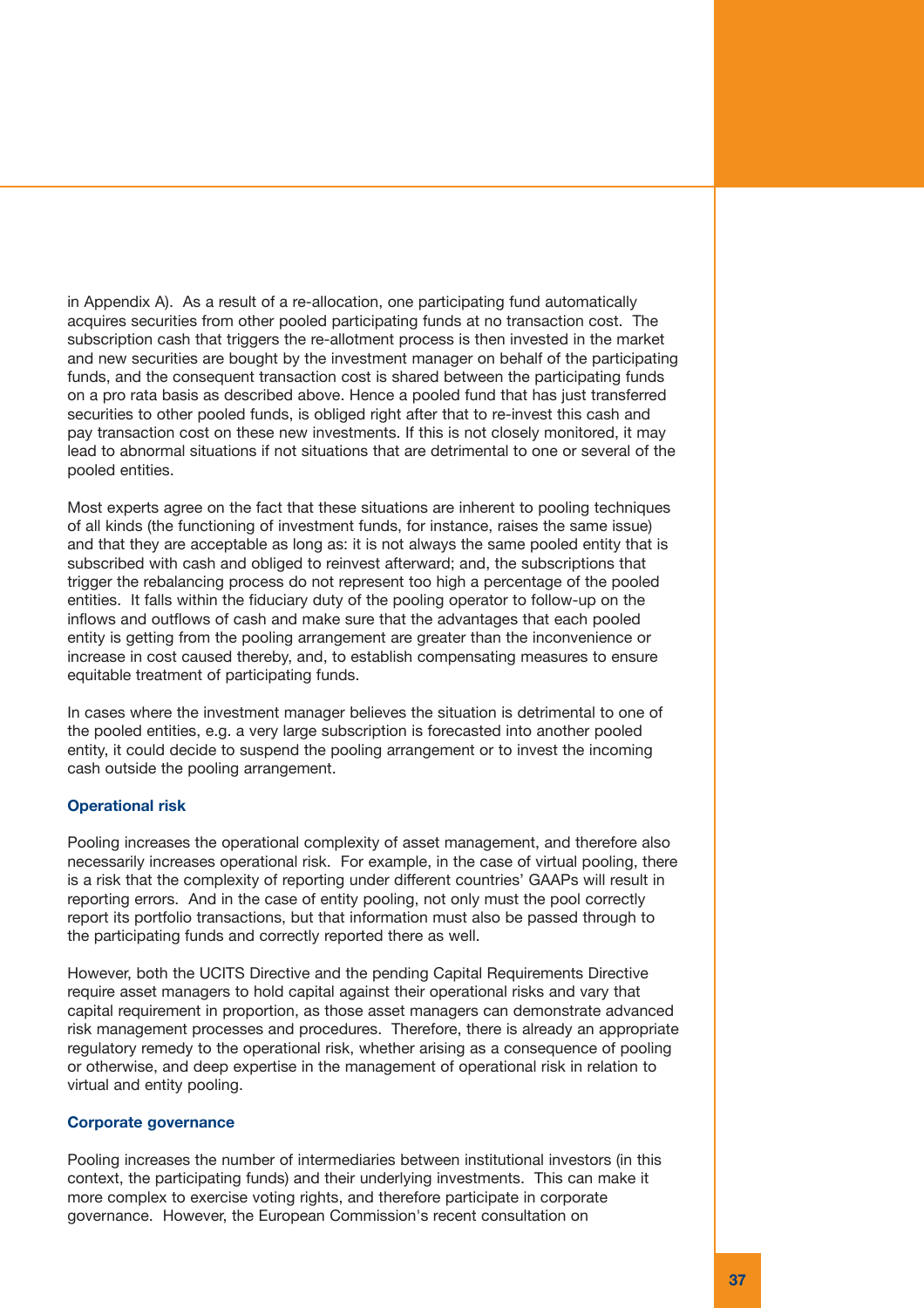shareholders' rights<sup>21</sup> would appear to provide an effective means of 'looking through' chains of intermediaries and reasserting the voting control of the underlying beneficial owner.

<sup>21</sup> Fostering an Appropriate Regime for Shareholders' Rights (MARKT/16.09.2004)